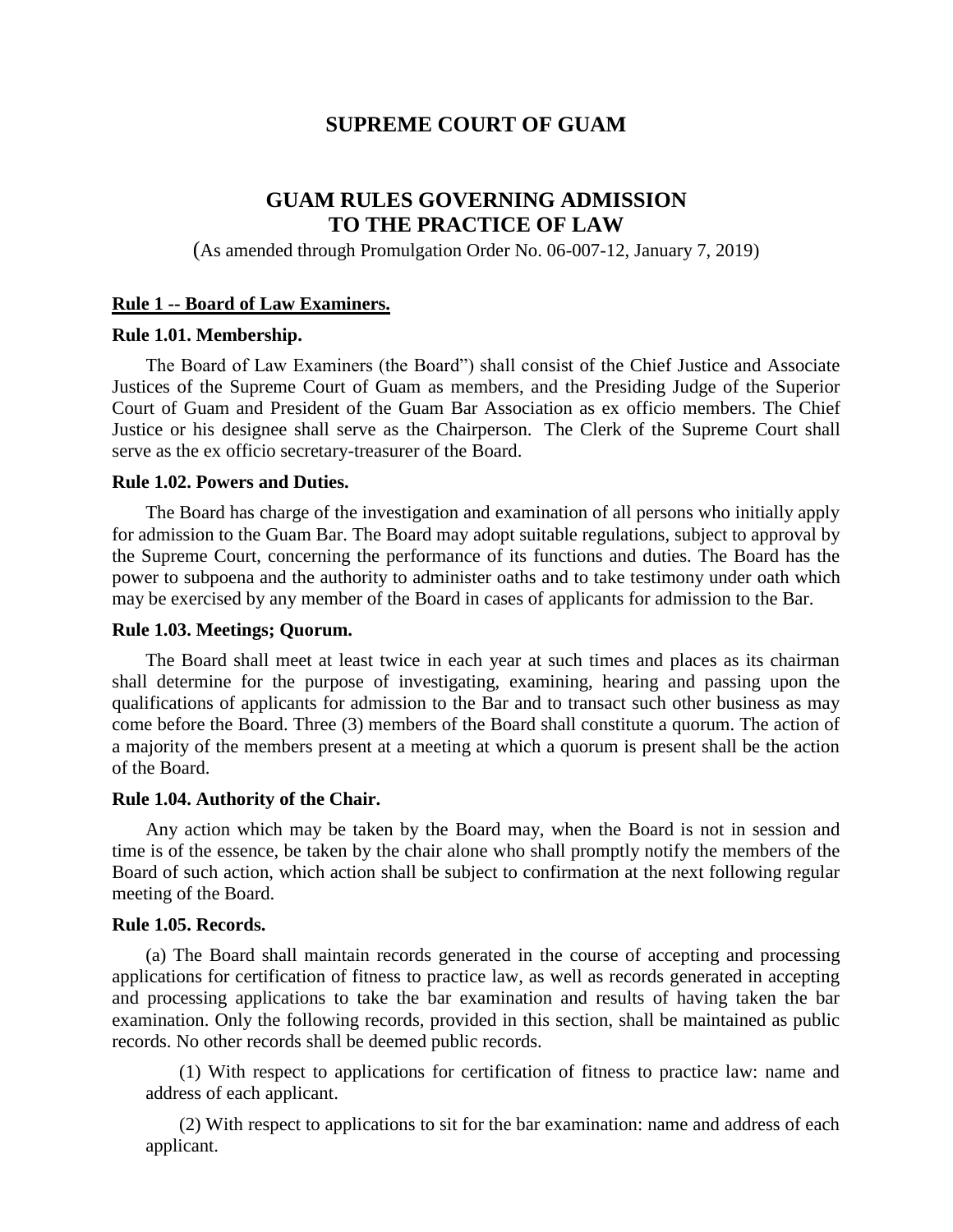(3) With respect to each bar examination: the names and addresses of persons who passed the examination and such statistical summaries as may be specifically authorized by the Board.

(b) All other information provided by or obtained with respect to an applicant for certification of fitness to practice law or to take a bar examination, including examination results except as specifically provided for herein, shall be considered confidential and privileged communications and shall not be released to any person or agency; except, however, in those instances where a hearing with respect to an application for certification of fitness to practice law is to be held. Information and documents obtained by the Board pursuant to its investigation and relevant to the specifications issued by the Board may be disclosed to the applicant and his counsel and to a Hearing Officer appointed to conduct the hearing.

(c) Information provided by or obtained with respect to an applicant for certification of fitness to practice law may be disclosed to the bar admissions authority of any United States jurisdiction, including but not limited to the Commonwealth of the Northern Mariana Islands (CNMI), where the Applicant may apply for admission to the practice of law. The applicant, however, must request in writing that such information be supplied to such other authority on the understanding that such information will not be released to the applicant. The name, address, date of birth, and social security number of each applicant for certification of fitness to practice law may be furnished to the National Conference of Bar Examiners (NCBE) for dissemination to the bar admissions authority of any United States jurisdiction, including but not limited to the CNMI, upon request. Moreover, an application for certification of fitness to practice law and application to take the bar examination may be released to the hearing counsel of the Guam Bar Ethics Committee in Disciplinary Matters. Finally, information and records may be disclosed as provided by order of the Court.

### **Rule 1.06. Communications with Board Members.**

(a) All communications to or with the Board or any member thereof relating to pending applications for certification of fitness to practice law or to pending applications to take the bar examination or to the results thereof or to eligibility for admission to the bar examination or to certificates of eligibility for admission to the practice of law and all communications with either board or any member thereof relating to waiver of any part of these rules, whether by an applicant or by any person or agent acting for or on behalf of an applicant shall be transmitted through the Board unless otherwise directed in writing by the Chairperson.

(b) Contact regarding Bar examination results or admission concerns by telephone or otherwise with the members of the Board other than the secretary-treasurer, or with graders of the Guam Bar Examination, by an applicant, or his or her representative, is prohibited.

### **Rule 1.07. Immunity.**

(a) Civil Immunity. The Board, its members and employees, shall be absolutely immune from civil suit in the same manner as members of the judiciary in Guam for any conduct or communication in the course of their official duties. "Official duties" for the purpose of this Rule includes but is not limited to any conduct or communication dealing with the Bar examination, the character and fitness qualification review and investigation, and any other conduct involved in the licensing of persons seeking to be admitted to the practice of law in Guam.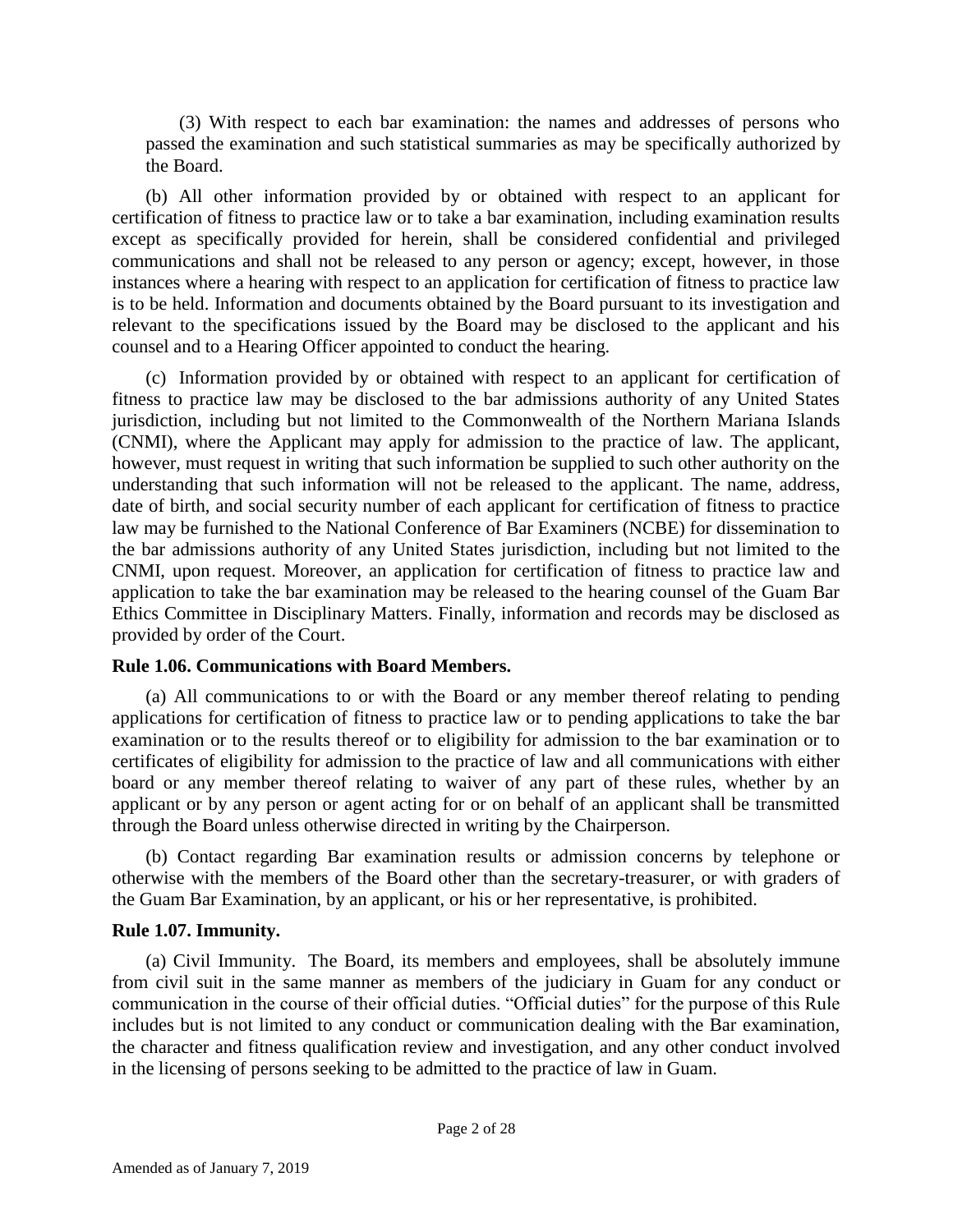(b) Qualified immunity. Those persons, including any person, firm, or institution, providing records, statements of fact or fact and opinion, or other information regarding an applicant for admission to the practice of law to the Board, its members and employees, shall be immune from civil suit for any conduct or communication sought or given in connection with the licensing of persons seeking to be admitted to the practice of law in Guam absent a clear and convincing showing that the information provided is defamatory and published by the informant with "actual malice". For purposes of this rule, "actual malice" means the informant provided the defamatory information with (a) knowledge by the informant that the defamatory information was false at the time of its publication or, with (b) willful and reckless disregard of truth by the informant at the time of its publication. For purposes of this Rule, "defamatory" means that the statements or information tends to cast shame, contumely and disgrace upon the person referenced by the statement or information in question.

#### **Rule 1.08. Discoverability of Investigative Materials.**

All information provided, documents filed, or testimony given with respect to any investigation or proceeding under these Rules shall be privileged and nondiscoverable in any civil suit absent a court order finding that the movant seeking the discovery is

(1) the person who is referenced by the alleged defamatory statement or information which is the subject of the discovery request

(2) the information, document or testimony is sought to prove an action pursuant to Rule 1.06(b) only and

(3) the movant establishes a prima facie showing to the court of the elements necessary to sustain an action under Rule 1.06 (b) in regard to the document or information sought in the discovery request.

Any materials released pursuant to such court order will remain privileged as to any other use.

### **Rule 2 -- Admission Requirements.**

### **Rule 2.01. General Requirements for Admission to Bar.**

(a) The Board shall administer the Guam Bar Examination and shall inquire into the character and fitness of applicants for admission. The Board shall certify as fit to practice law those applicants who have established to the Board's satisfaction that they possess the requisite character and fitness to practice law.

(b) A person is qualified for admission to the practice of law in the courts of Guam who proves to the satisfaction of the Board that the person

(1) is at least eighteen (18) years of age;

(2) is of good moral character and fitness;

(3) has not been convicted in any court of a felony or any crime involving moral turpitude committed against a person or entity to whom the applicant owed a fiduciary duty recognized by law;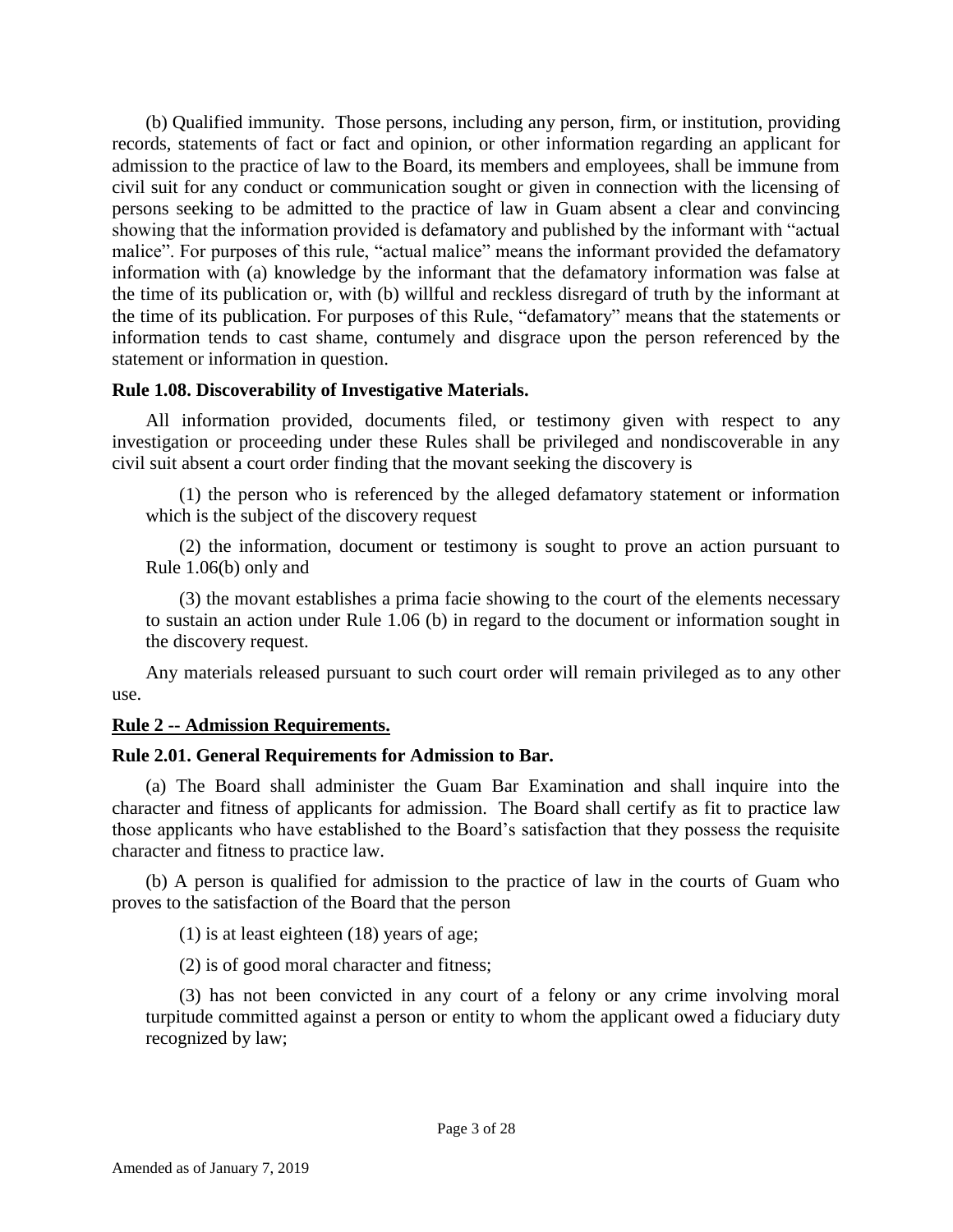(4) has completed at least two (2) years of college and has graduated from a law school in the United States, territories, or possessions which is accredited by the American Bar Association at the time of the person's graduation;

(5) has filed an application in accordance with these Rules;

(6) has passed the Guam Bar Examination given by the Board, with a combined Multistate Bar Examination (MBE) and Essay/Multi-state Performance Test (MPT) examination score of at least 132.50 points; or has passed the Attorneys exam with a score of at least 70; and,

(7) has passed the Multistate Professional Responsibility Examination (MPRE) with a score of at least 80 points.

#### **Rule 2.02. Educational Requirements.**

(a) Applications to take the Guam Bar Examination which show on their face that the applicant has been certified as fit to practice law and has satisfied the undergraduate and legal education requirements of these Rules shall be approved by the Board. An applicant must have graduated with a J.D. or a LL.B. degree from a law school within the United States, its territories, or possessions and which is accredited by the American Bar Association at the time of the applicant's graduation. No correspondence law school may be so approved. No graduate degree in law (LL.M., M.C.L., S.J.D.) is or should be a substitute for the first professional degree in law (J.D.) and no graduate degree in law will qualify as meeting the legal educational requirements for admission to the bar.

(b) Transcripts or certifications showing an applicant's education eligibility to take the examination are required directly from the schools involved prior to examination. Handdelivered and unofficial transcripts are not accepted. An applicant whose educational evidence has not been received prior to the date of the bar examination may not be permitted to take the examination. It is the applicant's responsibility to ensure that evidence of his or her educational qualification to take the examination is received by the Board in a timely manner.

### **Rule 3 -- Application, Examination and Scores.**

### **Rule 3.01. Application for Admission by Examination.**

The Board shall prepare suitable application forms for admission by examination, and may require that the applications be accompanied by appropriate evidence that the applicant meets all criteria contained herein.

In applying for admission to practice, applicants should bear in mind the following:

(a) Deadlines specified in the Rules are rigidly adhered to. Unless otherwise indicated, postmarking by a deadline date satisfies the filing requirement.

(b) Applications are not considered filed until all information called for has been transmitted and all required fees have been paid. Fees may be paid by personal check but if the check is not honored, the application will not be considered as filed until a cashier's check or money order for the fee, plus any returned check fees, are received. Thus, if an application is filed on or near a deadline and the fee is paid by a personal check which is returned unpaid, and a cashier's check or money order, which includes the returned check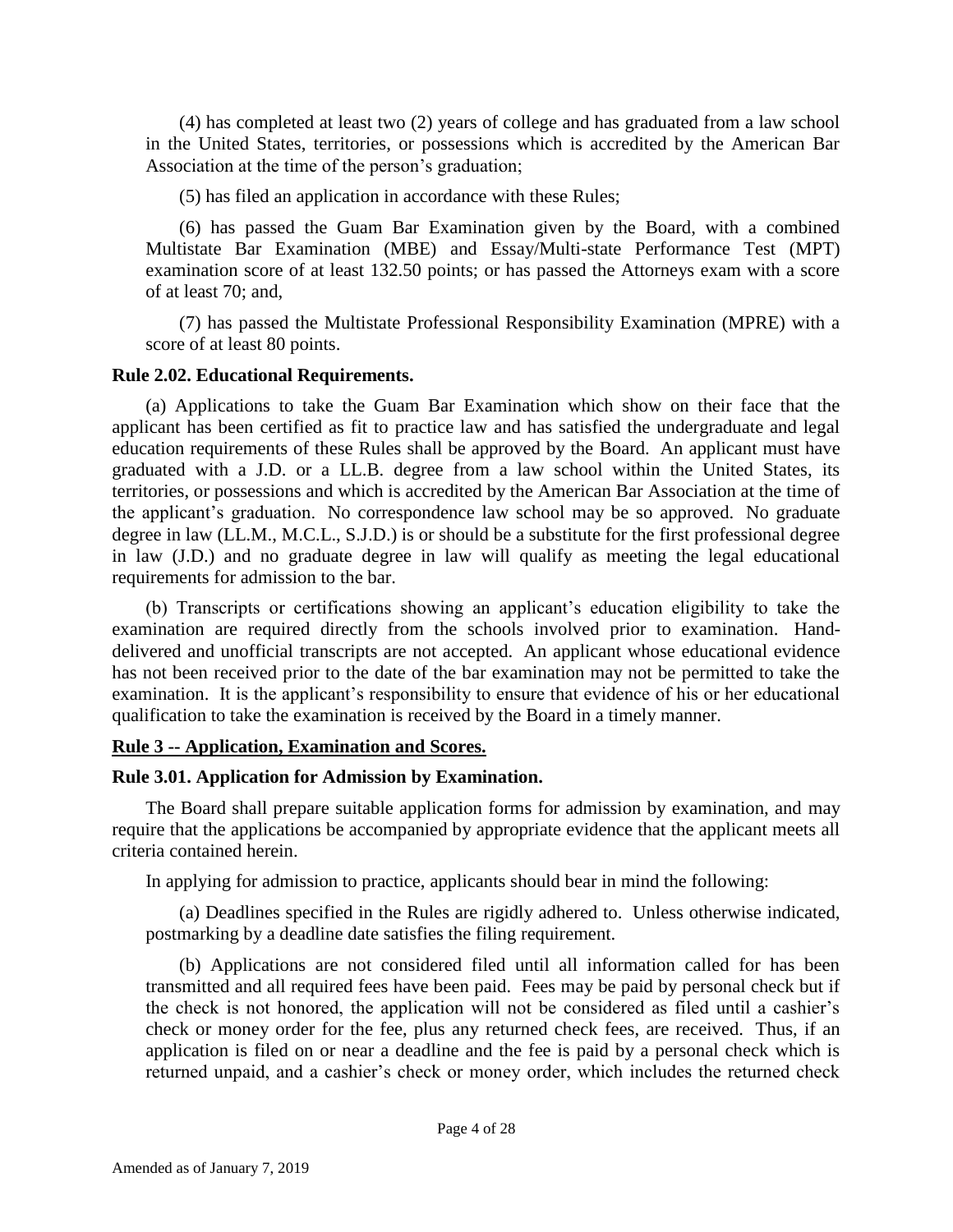fee, is received after the deadline, the application will not be considered as timely filed, and payment of an additional non-refundable late fee will be required.

(c) The Essay/MPT and MBE examinations must be taken and passed in one attempt. Bifurcation of these exams is not allowed. The MPRE, however, may be taken prior to or after the two-day Guam Bar Examination.

(d) MBE transfers from earlier Guam administrations of the examination or from another jurisdiction are not accepted; however, scores of 80 scaled MPRE, or higher may be transferred from other jurisdictions for up to two years after the test date on which the passing score was achieved. Upon passing the Guam Bar Examination, an applicant must successfully sit for the MPRE examination within two (2) years of the test dates during which he/she passed the Guam Bar Examination.

(e) Guam has no admission by comity or reciprocity. Everyone must take the entire two-day examination unless eligible to take the Attorneys Exam pursuant to Rule 4. As a limited exception to this policy, and upon payment of an administrative fee to the Board in the amount of \$500.00, a person who has been admitted as an attorney of the highest court of any state, district, commonwealth, territory or possession of the United States, and who is in good standing in such other jurisdiction may practice law in Guam as a temporary active member of the Guam bar pursuant to order of the Chief Justice of the Supreme Court of Guam for a period of five (5) years which shall run continuously and uninterrupted from the day of the order, with such temporary practice of law expressly limited to full time employment with the Government of Guam, its agencies, offices, authorities, public corporations, branches, and instrumentalities, and Guam Legal Services Corporation, and the Guam office of the Micronesian Legal Services Corporation. Any person who was a temporary member of the Guam Bar and did not take the bar examination before the effective date of this rule may be admitted pursuant to order of the Chief Justice for an additional period of three (3) years which shall run continuously and uninterrupted from the day of the latter order by the Chief Justice admitting said person as a temporary active member of the Guam Bar. Any person who was a temporary member of the Guam Bar and took the bar examination before the effective date of this rule may be admitted pursuant to order of the Chief Justice for an additional period of two (2) years which shall run continuously and uninterrupted from the day of the latter order by the Chief Justice admitting said person as a temporary active member of the Guam Bar. Such person(s) must seek an order from the Chief Justice requesting the additional period of admission as a temporary active member of the Guam Bar, and must pay the administrative fee in the amount of \$500.00. However, for any person who is applying for temporary admission under this rule and who has had a Character & Fitness Report prepared by the NCBE within twelve (12) months of seeking temporary admission, the administrative fee paid to the Board shall be \$75.00.

Under no circumstances may any person practice under temporary admission for more than a cumulative, maximum total of five (5) years.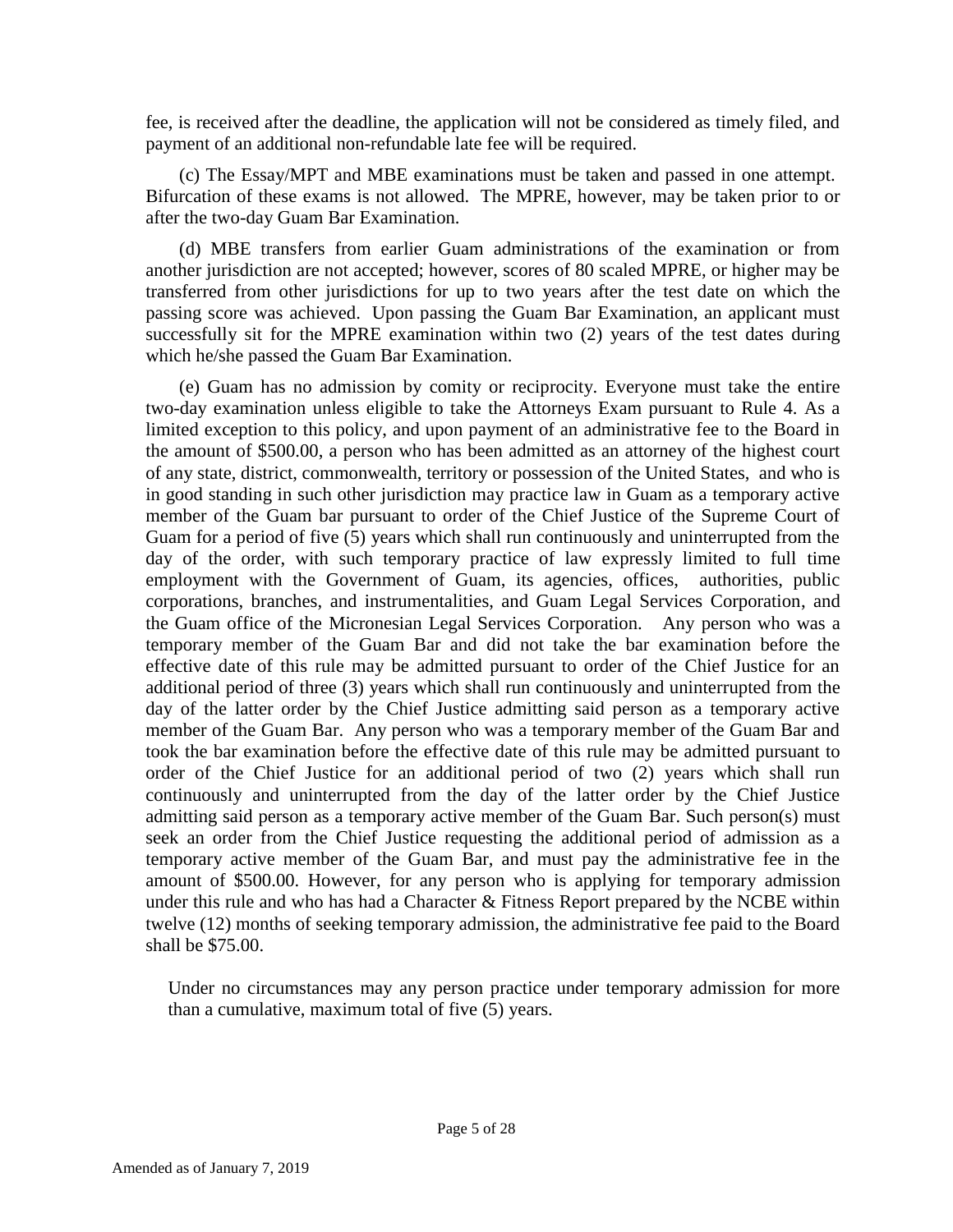The Board shall inquire into the character and fitness of every person seeking admission under this rule and any orders of temporary admission shall be expressly conditioned upon the Board's subsequent certification of the person's character and fitness to practice law. Any motion for temporary admission under this rule must be accompanied by the Standard-07 Application which is the Character & Fitness Request prepared by the NCBE. Any previous order by the Chief Justice admitting a person as a temporary active member of the Guam Bar shall remain in full force and effect.

(f) Transcripts or certifications showing an applicant's education eligibility to take the examination are required directly from the schools involved prior to examination. Handdelivered and unofficial transcripts are not accepted. An applicant whose educational evidence has not been received prior to the date of the bar examination may not be permitted to take the examination. It is the applicant's responsibility to ensure that evidence of his or her educational qualification to take the examination is received by the Board in a timely manner.

(g) The Multistate Essay Exam portion of the Guam Bar Examination is developed by the NCBE, and the essays administered are selected by the Guam Bar Examiners from several made available by the NCBE. The Essay exam is graded by a subcommittee of the Board under the direction of the Board. Unless an essay question expressly asks for Guam Law, it should be answered according to legal theories and principles of general application. Essay answers shall be written in the answer booklets provided. Additional answer sheets will be provided to applicants who require additional writing space.

(h) The MPT is administered in conjunction with the Essay exam. It is a practical test of an applicant's ability to apply legal reasoning and authorities to specific legal issues. The test booklet includes both a "library" of authorities and a "file" that provides a factual background to the problem presented in the test. The test question is developed by the NCBE, and selected by the Guam Bar Examiners from several made available by the NCBE. The MPT is graded by a subcommittee of the Board under the direction of the Board. MPT answers will be written in the answer sheets provided with the test.

(i) One local question is administered in conjunction with the MEE and MPT. The local question may take the form of an essay question, true/false questions, or multiple choice questions.

#### **Rule 3.02. Application Forms.**

(a) The Board shall develop and publish forms, prescribe the information which must be furnished by the applicants, and shall establish requirements for updating of application forms for admission by examination.

(b) An application shall consist of:

(1) the Registration Form; and

(2) the Standard-07 Application which is the Character & Fitness Request prepared by the NCBE.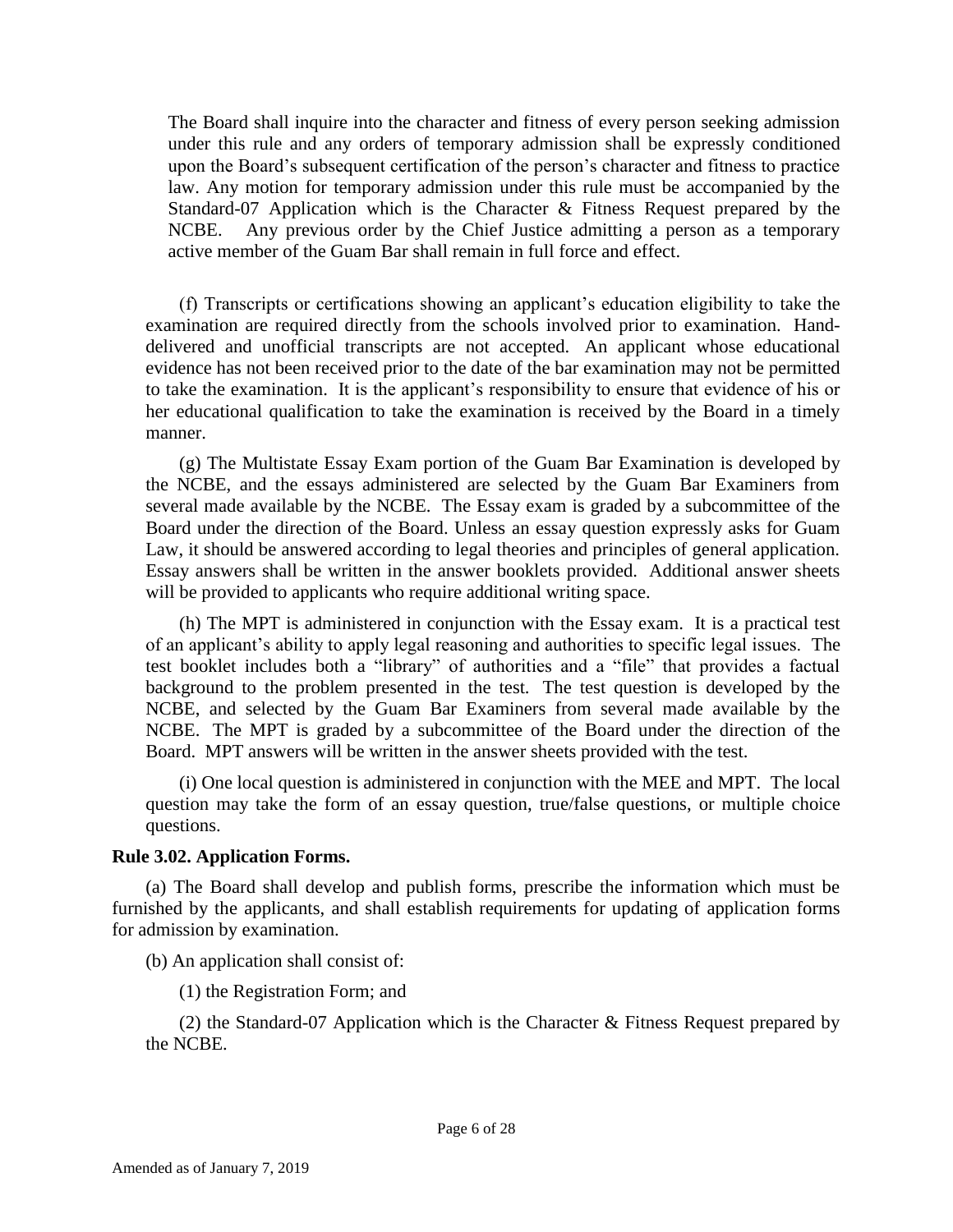#### **Rule 3.03. Application Deadlines.**

Deadlines specified in this Rule are rigidly adhered to. Unless otherwise indicated, postmarking by a deadline date satisfies the filing requirement.

(a) Regular Filing Deadline. To be considered timely filed, applications for admission to practice law must be filed with the Board by the first day of December preceding the February bar examination, and by the first day of May preceding the July bar examination.

(1) Any person who was unsuccessful on any examination shall be allowed ten (10) business days from the date of the general announcement of examination results in which to file an application to take the next examination if such announcement falls on, after, or within five (5) business days prior to the application deadline provided above.

(2) To be considered timely, applications must be accompanied by all requisite fees and supporting documentation (including the fingerprint card, certificates of good standing and recent passport photograph), and be received on or before the day of the deadline. For application deadlines which fall on a weekend or holiday, applications will be accepted on the following business day.

(3) Applications filed prior to the timely filing deadline which are incomplete or otherwise deficient shall be returned, but may be re-filed prior to the late filing deadline. Upon receipt of the application, the Board shall make every effort to timely return incomplete or deficient applications; however, it is the applicant's responsibility to submit a proper and complete application. The Board bears no responsibility for not immediately returning an application, received prior to the timely filing deadline, within enough time for said application to be re-filed without incurring a late fee.

(b) Late Filing Deadline. Applications for admission to practice law may be filed with the Board subsequent to the regular filing deadline, but must be filed no later than the second day of January preceding the February Bar Examination, and the first day of June preceding the July Bar Examination. All applications filed after the regular filing deadline and within the late filing deadline will be subject to an additional late fee.

#### **Rule 3.04. Fees and Refunds.**

(a) The regular filing fee for all applicants for the Guam Bar Examination is \$800.00. The late filing fee is \$1050.00 (\$800.00 regular filing fee, plus \$250.00 late fee). The bar examination application fee is non-refundable except if an applicant withdraws not less than twenty-one (21) days prior to an examination, the applicant shall be refunded 50% of the regular filing fee, otherwise no portion of the fee paid shall be refundable. The Board may, at its sole discretion, upon an applicant's showing in writing of good cause therefore, allow the fees paid for a particular seating of the bar examination to be applied to the next succeeding exam provided, however, that, except upon a showing of extraordinary circumstances, such request is made not less than ten (10) days prior to the commencement of the exam from which the applicant is seeking to withdraw. The fee for an applicant who is a temporary member (pursuant to Rule 3.01 (e)) shall be reduced by the cost of the character and fitness investigation.

(b) Applications are not considered filed until all information required has been supplied and all fees have been paid. Fees may be paid by personal check, but if the check is not honored, the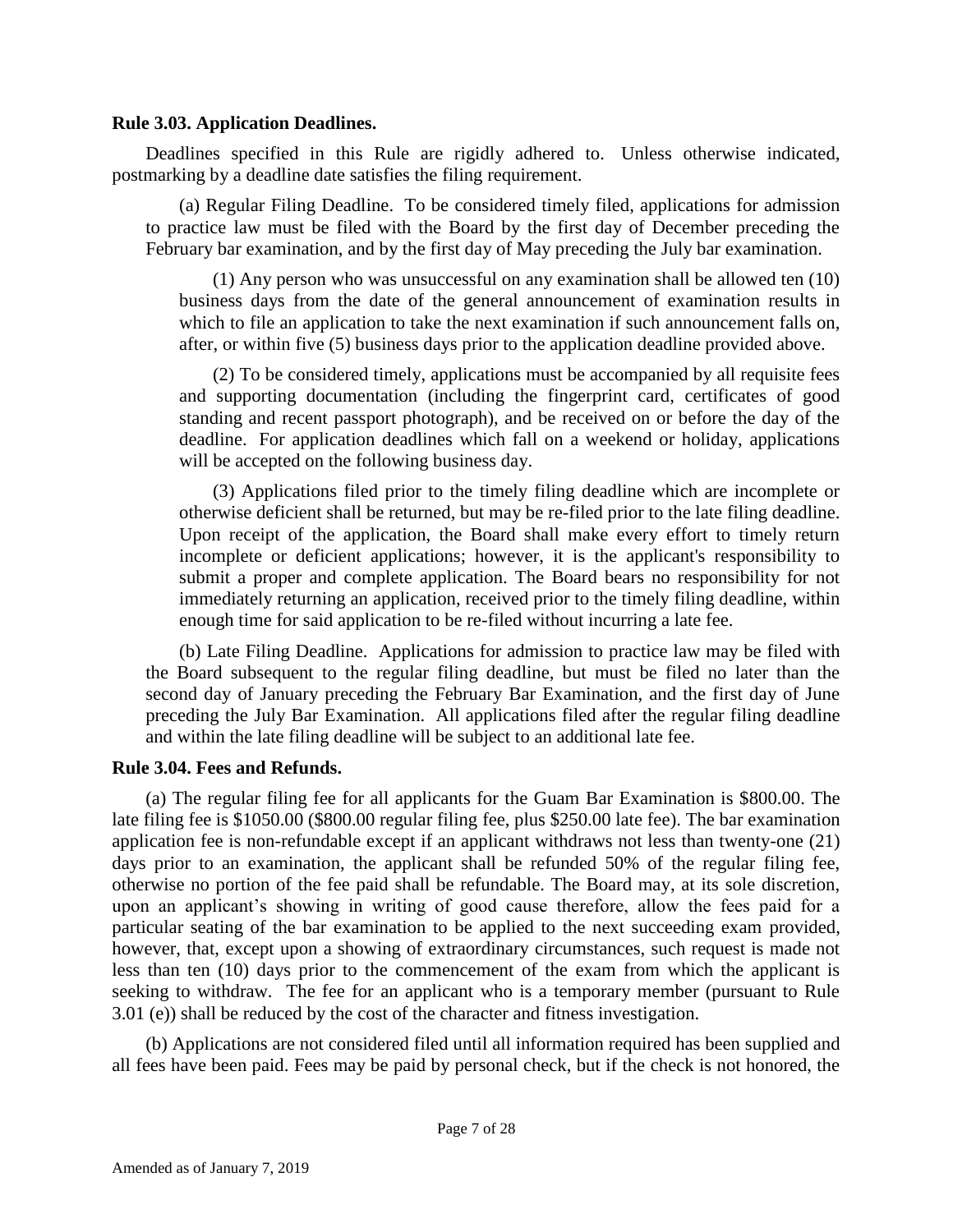application will not be considered as filed until a cashier's check or money order for the fee plus any returned check fees are received.

If an application is filed on or near a deadline and the fee is paid by a personal check which is returned unpaid, and a cashier's check or money order, which includes the returned check fee, is received after the deadline, the application will not be considered timely filed. In this instance payment of an additional non-refundable late fee will be required (if remitted before the late filing deadline) or the applicant will not be allowed to sit for the examination (if remitted after the late filing deadline).

(c) Repeat takers must complete and file a new application with appropriate fees for each examination. A current certificate of Good Standing must be resubmitted from each jurisdiction to which the applicant is admitted. There is no limit to the number of times an applicant may take the bar examination.

(d) The Guam Bar Examination shall be administered and graded on an anonymous basis. Each applicant shall be assigned a number at random which will be used to identify the applicant's answers to the bar examination.

### **Rule 3.05. Admission: Fees; Expenses; Compensation.**

All fees required to be paid by applicants for admission to the Bar shall be paid to the Board.

#### **Rule 3.06. Guam Bar Examination.**

The Guam Bar Examination will consist of two parts: (1) t*he* Essay Examination/Multistate Performance Test section (Essay/MPT) and (2) the Multistate Bar Examination section (MBE). The Essay/MPT and MBE examinations must be taken and passed in one attempt. Bifurcation of the Guam Bar Examination is not allowed. More information on the MEE, MPT and MBE can be obtained through the NCBE website, at: http://www.ncbex.org/tests.htm.

(a) Essay/MPT. The Essay/MPT section of the Guam Bar Examination consists of the Multistate Essay Examination, the Multistate Performance Test, and the Local Question. All components of the Essay/MPT portion of the Guam Bar Examination consist of questions which are selected by the Board based upon criteria that will best determine whether the applicant is qualified to be admitted to the practice of law in Guam. All answers shall be written in the booklets provided during the exam, or typed in accordance with these rules.

(1) Multistate Essay Examination. The Board adopts use of the Multistate Essay Examination (MEE). The Board will select six (6) of nine (9) essay questions prepared by the NCBE. The MEE is a three-hour examination consisting of six questions. The examination is administered in one continuous three-hour time period. Applicants are expected to spend approximately thirty minutes answering each of the questions. Beginning with the July 2007 bar exam, the areas of law that may be covered on the MEE include the following: Business Associations (Agency and Partnership; Corporations and Limited Liability Companies), Conflict of Laws, Constitutional Law, Contracts, Criminal Law and Procedure, Evidence, Family Law, Federal Civil Procedure, Real Property, Torts, Trusts and Estates (Decedents' Estates; Trusts and Future Interests), and Uniform Commercial Code (Commercial Paper (Negotiable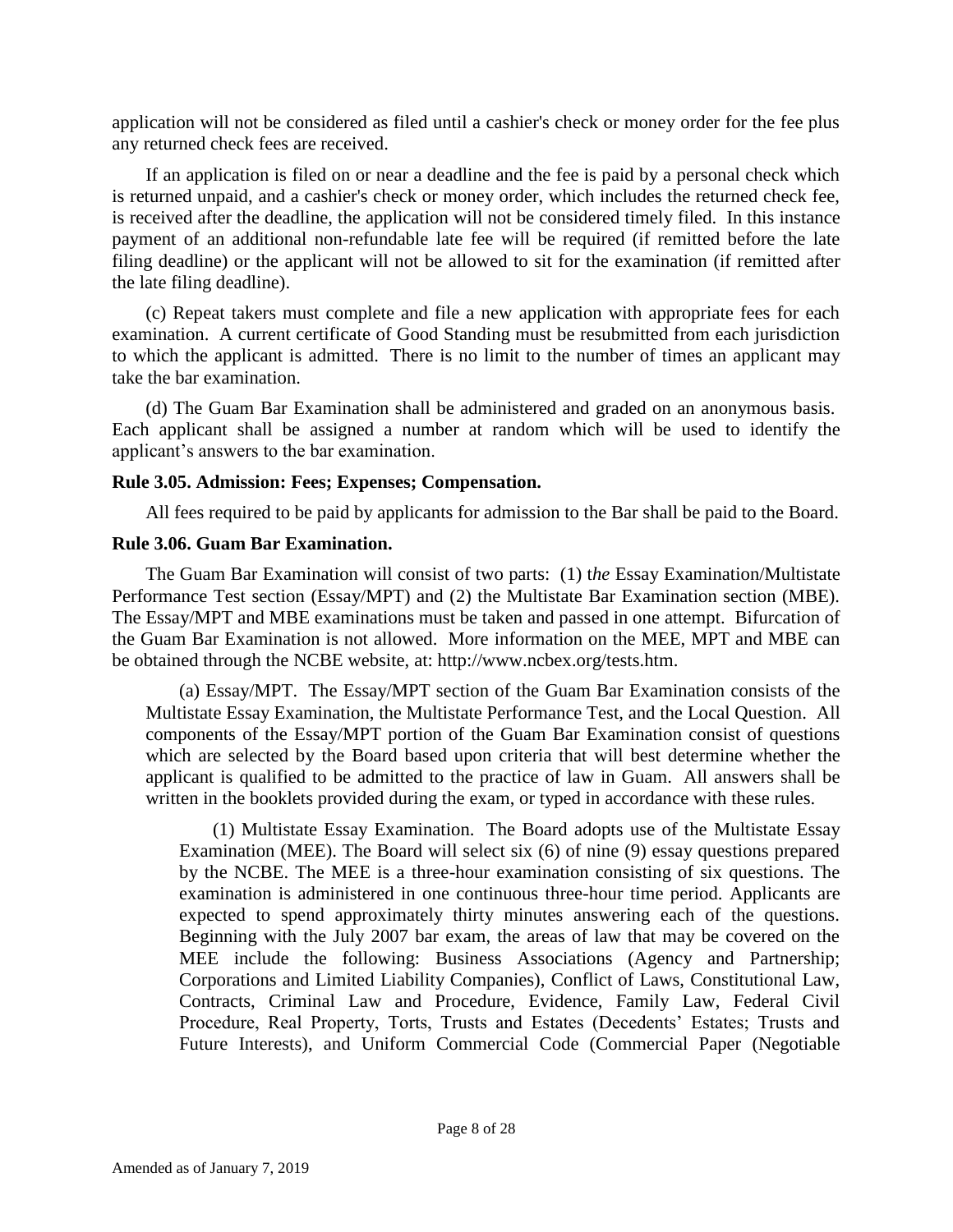Instruments); Secured Transactions). Some questions may include issues in more than one area of law.

(2) Multistate Performance Test. The MPT question is prepared by NCBE. The Multistate Performance Test (MPT) consists of one 90-minute skills question covering legal analysis, fact analysis, problem solving, resolution of ethical dilemmas, organization and management of a lawyering task, and communication. The MPT is designed to test an applicant's ability to use fundamental lawyering skills in a realistic situation.

(3) Local Question. The local question may be in an essay, multiple-choice, or true/false format. The Board shall provide all applicants with a list of local authorities in order to prepare for the local question. The authorities will be provided to you for preparation purposes only. You will not be permitted to consult with these authorities during the examination.

(b) Multistate Bar Examination. The Board adopts the use of the MBE, as prepared and graded by the NCBE, provided, however, that questions on the MBE shall not be made public in any manner unless authorized by the NCBE. The MBE is an objective six-hour examination containing 200 questions. The examination is divided into two periods of three hours each, one in the morning and one in the afternoon, with 100 questions in each period. The examination includes questions in the following areas: Constitutional Law, Contracts, Criminal Law and Procedure, Evidence, Real Property, and Torts.

(c) Grading. Answers to the Essay/MPT portion of the Guam Bar Examination shall be graded by or under the direction of the Board, which shall pass upon the merits of papers submitted in answer to questions on the essay part of the bar examination. Answers to the MBE section of the Guam Bar Exam are centrally scored by NCBE. An applicant's overall Essay/MPT score will be a composite of the scores for the six (6) MEE questions, the local question and the one (1) MPT question, scaled to the MBE scores. The average on the Essay/MPT portion will be achieved by multiplying the MPT score by two (2), adding that to the combined score of the six (6) MEE questions and the local question, and dividing the resulting total by nine (9). The overall Essay/MPT score will be calculated by scaling the average Essay/MPT score to the MBE results for that particular test administration. The Board adopts the scaling method found in the attached article: *Susan M. Case, The Testing Column, Demystifying Scaling to the MBE: How'd You Do That?*, The Bar Examiner, Vol. 74, No. 2, May 2005, at 45-46, published by the NCBE. Scaling of the average essay scores will not be performed for calculating the overall essay scores of applicants taking the attorney's examination. For applicants taking the attorney's examination, the average Essay/MPT score will serve as the overall Essay/MPT score.

#### **Rule 3.07. Passing of Examinations.**

(a) The MBE and Essay/MPT examination scores shall be combined and an applicant must achieve a combined score of at least 132.50 points to pass. The formula applied to determine the combined score is as follows: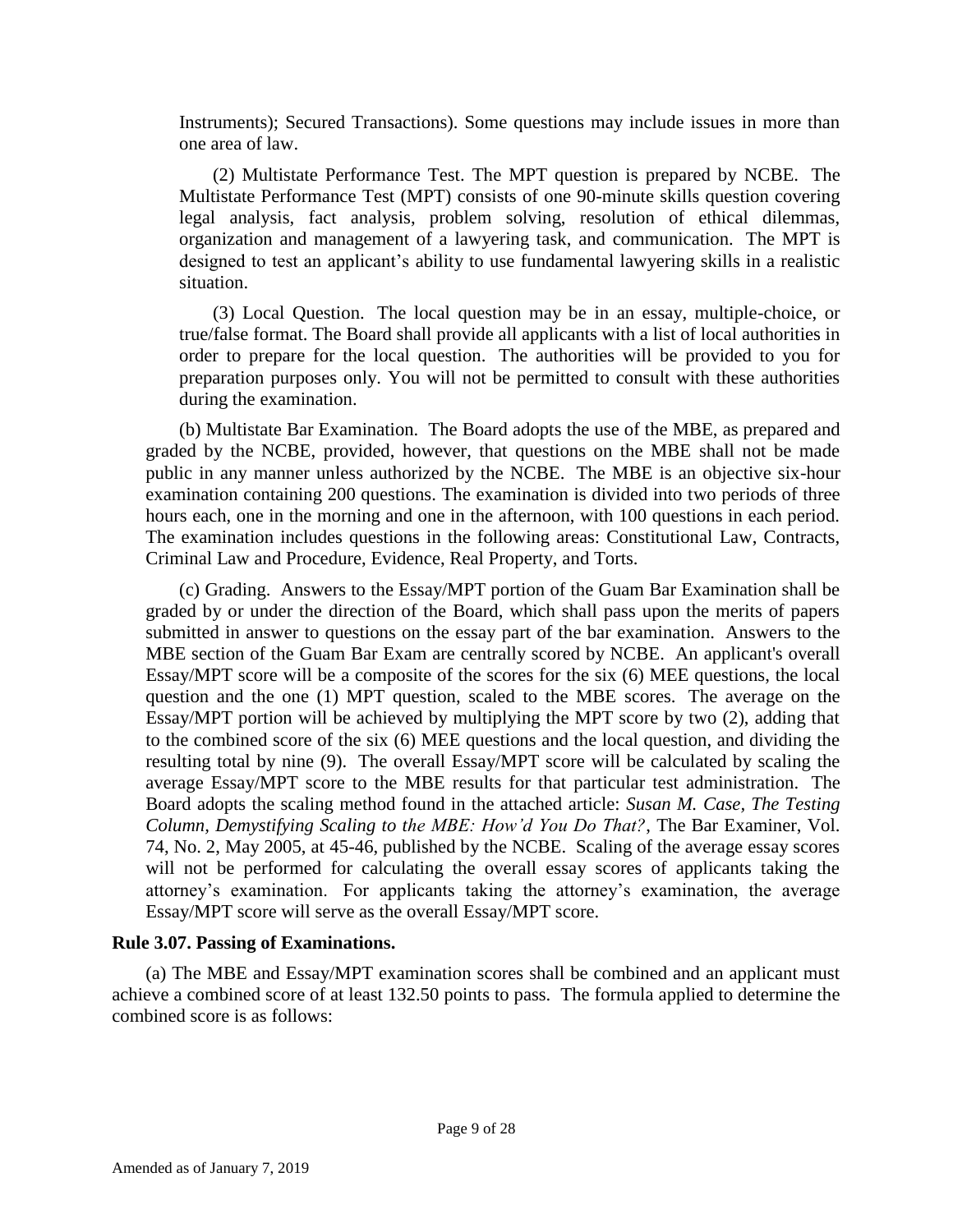the overall Essay/MPT score as scaled to the MBE, is added to the scaled MBE score with the resulting total divided by two  $(2)$  - ((Overall Essay/MPT + scaled MBE score) /  $2 =$  combined score).

(b) The Board shall notify each bar applicant whether or not the applicant passed the examination as soon as practicable.

### **Rule 3.08. Multistate Professional Responsibility Examination.**

(a) The Board shall require each applicant to pass the separately administered Multistate Professional Responsibility Examination (MPRE) with a scaled score of 80.00 or higher.

(b) The MPRE may be taken prior to or after the two-day Essay/MPT/MBE examinations. An applicant must pass the MPRE examination within two (2) years before or after the test date(s) during which the applicant passed the Essay/MPT/MBE exams.

#### **Rule 3.09. Transferability of Scores.**

(a) MBE transfers from earlier Guam administrations of the examination or from another jurisdiction are not accepted. However, scores from a Guam administration of the MBE may be transferred to other jurisdictions. Requests for the transfer of MBE scores must be made directly with the NCBE.

(b) Requests for the transfer of MPRE scores must be made directly with the NCBE.

### **Rule 3.10. Time and Location of Examinations.**

The Board shall conduct two examinations annually, each of which shall be held in the Guam Judicial Center, 120 W. O'Brien Dr., in Hagåtña or such other location as the Board may designate. Each examination shall be conducted on any two successive days and will be scheduled so as to coincide with the administration of the MBE prepared by the NCBE. One of the two days will comprise the Multistate Bar Examination while the other will be dedicated to the Essay/MPT.

### **Rule 3.11. Administration of the Bar Examination.**

(a) The examination of each applicant shall be done in such a manner that the examination paper is not identifiable by name to the members of the Board.

(b) The Board shall appoint a sufficient number of monitors to ensure the examination is conducted in an orderly and expeditious manner and to ensure no applicant is given or receives aid in taking the examination. To facilitate the orderly administration of the exam, examinees who arrive at the designated testing site after the examination has begun will be barred from entry and will not be allowed to participate in that block of testing. To avoid distracting other examinees, persons sitting for the exam will be required to ask any questions of the test administrator(s) prior to the commencement of the test; no queries will be entertained when the exam is underway. The Board shall establish any other rules and procedures to ensure the security and integrity of the bar examination before, during, and after it is administered. Any Board member or the test administrator may exclude any applicant from an examination *who does not wear appropriate attire or who* is disruptive or uncooperative.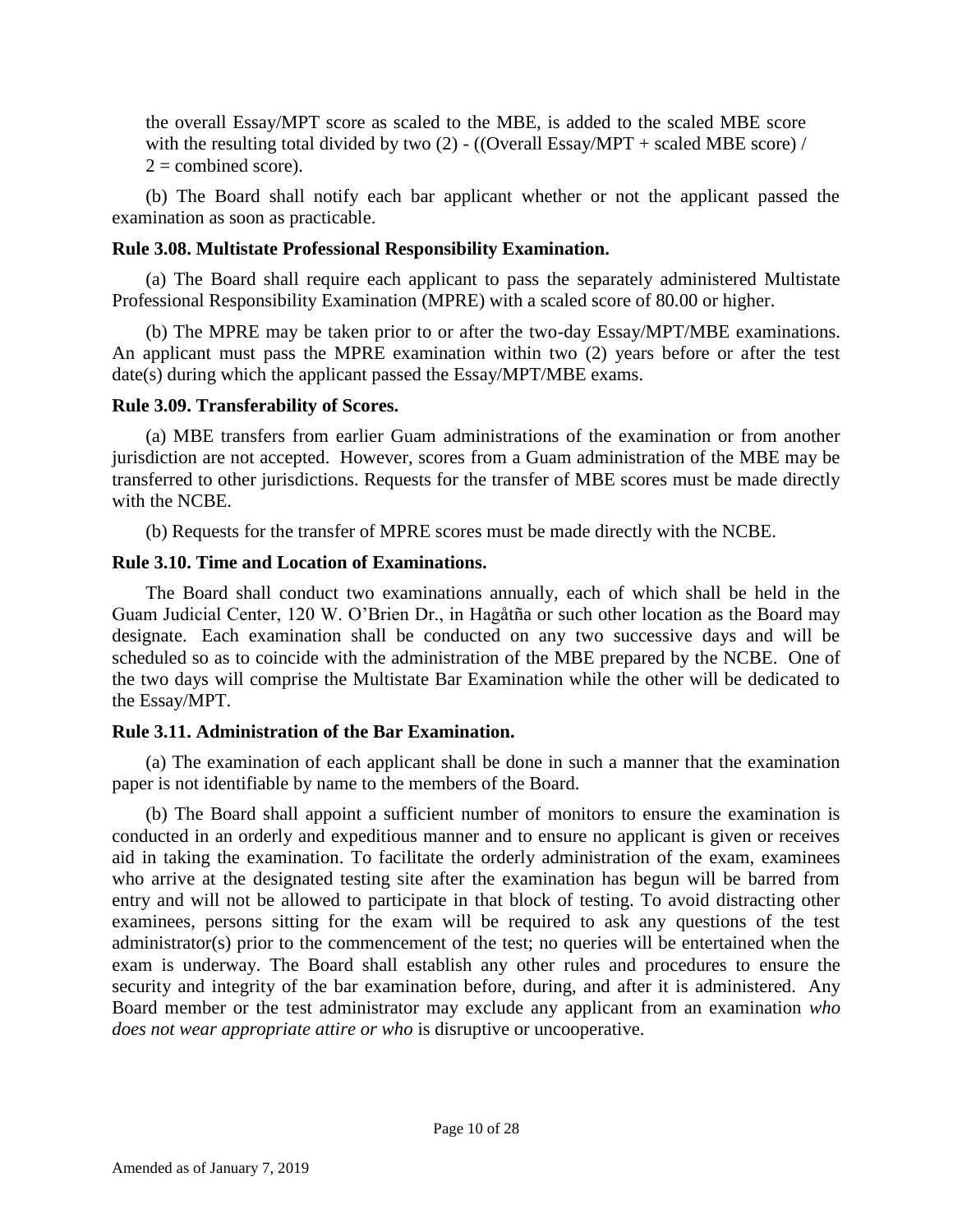(c) Each applicant shall, by taking the examination, be deemed to have sworn the following with respect to each question:

"I solemnly swear or affirm that I have no previous information as to the contents of the questions upon which I have been examined and that I have not received directly or indirectly, from any source whatever, any assistance, but that I wrote the answer exclusively from my knowledge."

The applicants may also be required to write or type out the above oath and sign their signatures attesting to the truth of their statement during any part of the bar examination.

### **Rule 3.12.Typing the Essay Examination.**

(a) Any applicant desiring to type the essay portion of the examination may do so if he/she has indicated such on the application to take the examination. However, no additional time will be provided for this method of taking the Essay examination. Typed answers to the essays must be on one side of the page only, double-spaced, and within the margins on the paper provided.

(b) All requests to type the examination must be submitted in writing at least three (3) weeks before the examination.

(c) Applicants must furnish their own typewriters. Those who wish to use electric typewriters will be permitted to do so with the understanding that the Board assumes no responsibility for any power failure. Applicants using electric typewriters must be prepared to continue the examination by writing in the event of any power failure, whether the failure is widespread or limited. Likewise, applicants must be prepared to write their examinations if a typewriter malfunction prevents them from typing.

(d) The outlets provided are not to be used for anything other than an electric typewriter, i.e. no battery chargers, lamps, etc. Further, no applicant may have more than one typewriter plugged in at any one time. No extra time or any other consideration will be allowed for power failure or interruption or for any mechanical breakdown of any typewriter.

(e) Typewriters with a memory or programmable capability, regardless of its current state of repair, shall not be used in completing answers to questions appearing on the Guam Bar Examination. This includes typewriters with a calculator, calculator function, dictionary, or spell check.

(f) "Memory capability" includes typewriters with external plug-in memory modules, even if the module is not brought to the examination. Typewriters that require a battery to maintain memory or any other restricted feature will be rejected, even if batteries are removed and not brought to the examination.

(g) Applicants intending to use typewriters during the Essay examination shall submit the typewriter, whether electric or manual, to the Board for inspection by 9:00 a.m. on the day prior to the first day of the examination. Failure to timely submit the typewriter for inspection will prevent the applicant from using a typewriter and the applicant must therefore handwrite the examination.

(h) After inspection, the Board will determine whether any particular typewriter can be used during the examination. The decision by the Board is final and not appealable.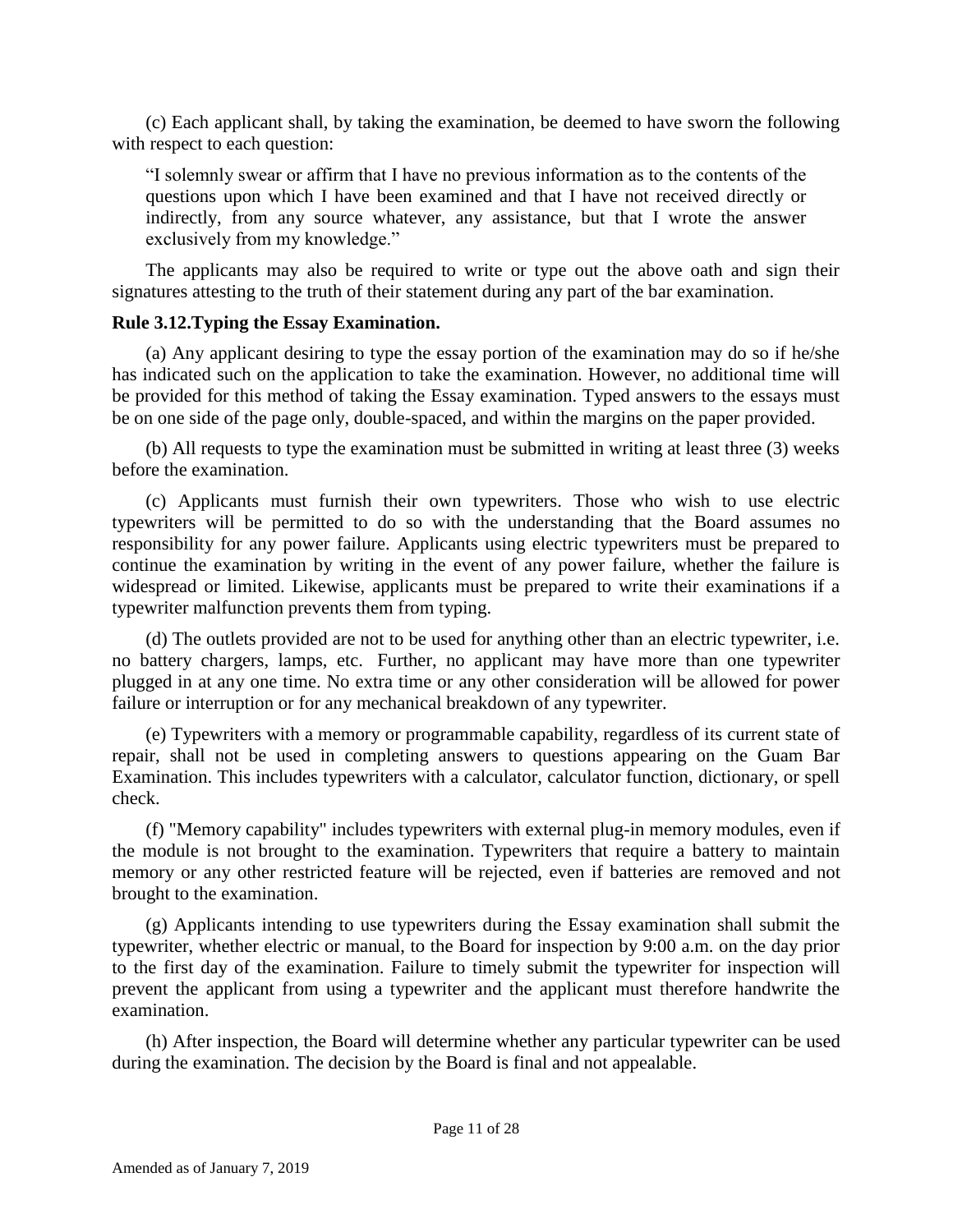(i) Typewriters approved for use during the examination shall be left at the examination test center at the time of inspection. The Board shall not be responsible for any damage to or loss of the typewriters.

(j) Approval of a specific typing instrument for this examination does not constitute approval of the same instrument for future examinations.

### **Rule 3.13. Examination of Applicants with Special Needs.**

All reasonable steps shall be taken by the Board to facilitate the examination of applicants with a special need or special needs. Applicants with a special need or special needs must notify the Board of any reasonable accommodation(s) needed. Absent good cause, such notification shall be filed at the time of the application but in no event later than two (2) weeks prior to the first day of the examination. The applicant may be required, as needed, to provide appropriate documentation to the Board. For the purpose of this rule, "special need or special needs" means physical or mental impairment that substantially limits one or more of the major life activities of such individual.

#### **Rule 3.14. Misconduct.**

(a) If, during an examination, evidence is brought to the Board's attention regarding conduct by an applicant which may violate any law or rule governing the examination, the Board shall cause an immediate investigation to be made. If the Board determines that an applicant has violated any law or rule governing the examination, it shall immediately disqualify the applicant from the examination.

(b) If at any time it shall appear to the Board that there is credible evidence which would establish that an applicant has:

(1) falsified the application or proofs required for admission to the bar exam;

(2) falsified the proofs required for admission to practice with or without examination;

(3) falsified the documentation submitted in support of a request for test accommodations under these Rules or secured such documentation under false pretenses;

(4) purposely failed to provide relevant information;

(5) utilized any unauthorized notes, books, recordings, electronically retrieved data or unauthorized materials while taking the bar examination, or secreted such materials for such use;

(6) obtained or used answers or information from or given answers or information to another applicant or any other person while taking the bar examination;

(7) written or designated any answers to questions on the bar examination prior to the announcement of the beginning of the examination session or after the announcement of the conclusion of the session;

(8) removed any examination materials or other notes made during the examination from the examination room;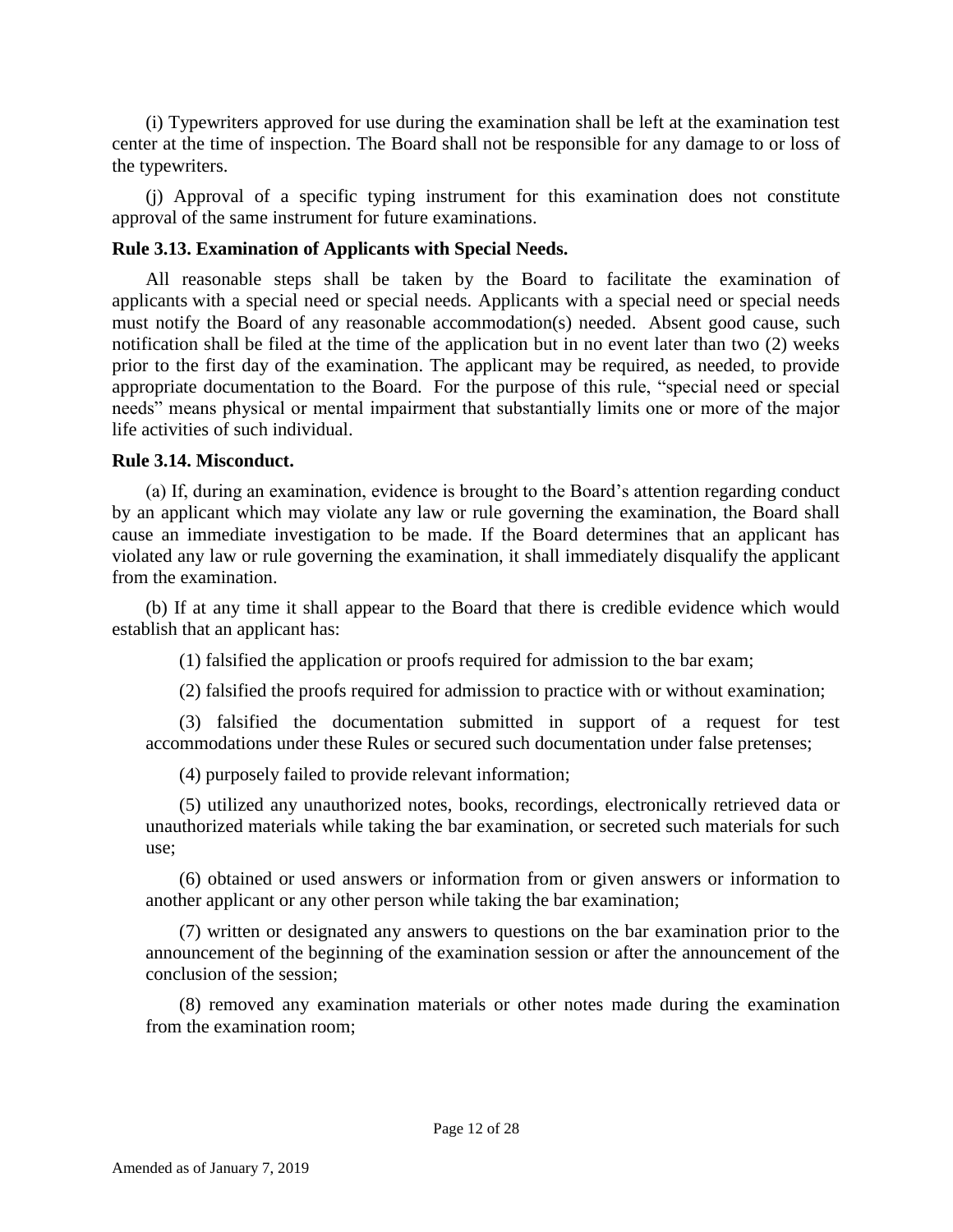(9) defaced, altered or stolen any examination materials after the administration of the examination; or

(10) done any of the above or compromised the process for admission to or administration of the bar examination;

then, the Board shall serve written charges on such applicant by certified mail, stating with particularity the facts on which such charges are based.

(c) The applicant, no later than 30 days after the service of charges may cause to be delivered to the office of the Board a verified answer to such charges. Such answer shall identify with specificity the charges disputed by the applicant, who shall set forth any evidence which can be adduced by the applicant in contradiction of such charges. The applicant may include in such written answer a request that the Board hold a hearing.

(d) In the event such applicant does not submit a written answer as provided in Subsection (c) the Board shall deem the facts set forth in the written charges to be true.

(e) The Board, on its own motion or at the request of such applicant, shall set a date for an adjudicatory hearing. The hearing may be held before a single member of the Board appointed by the chairman or before the Board as a whole or before a member of the Guam bar appointed as Hearing Officer by the Board. The applicant may be represented by counsel, and the hearing shall be reported and transcribed by a certified reporter.

(f) The hearing shall be conducted pursuant to the procedures set forth in Subsections (b) and (c) of Rule 6.01 of these Rules.

(g) The applicant shall be entitled to be represented and advised by counsel at his own expense at every stage of the proceeding. Any person who voluntarily appears or who is compelled to attend, and submit proof or testimony, at any hearing held pursuant to Subsection (e) of this Rule shall be entitled to be represented and advised by counsel at his own expense.

(h) If the applicant shall be found to have violated any of the provisions set forth in Subsection (b) of this Rule by reason of:

(1) applicant's admission that such charges are true, in whole or in part; or

(2) applicant's being in default in answering the specifications, in whole or in part; or

(3) determination of the Board, after a hearing, such determination shall be set forth in the Board's written decision, which shall be delivered to the applicant by certified mail, and some or all of the following penalties, and any other penalty which the Board may deem appropriate, may be imposed:

(A) forfeiture of all fees paid by the applicant;

(B) nullification of the examination taken or the application made by the applicant;

(C) disqualification of the applicant from taking the Guam Bar Examination or applying for temporary or pro hac vice admission for a period to be determined by the Board;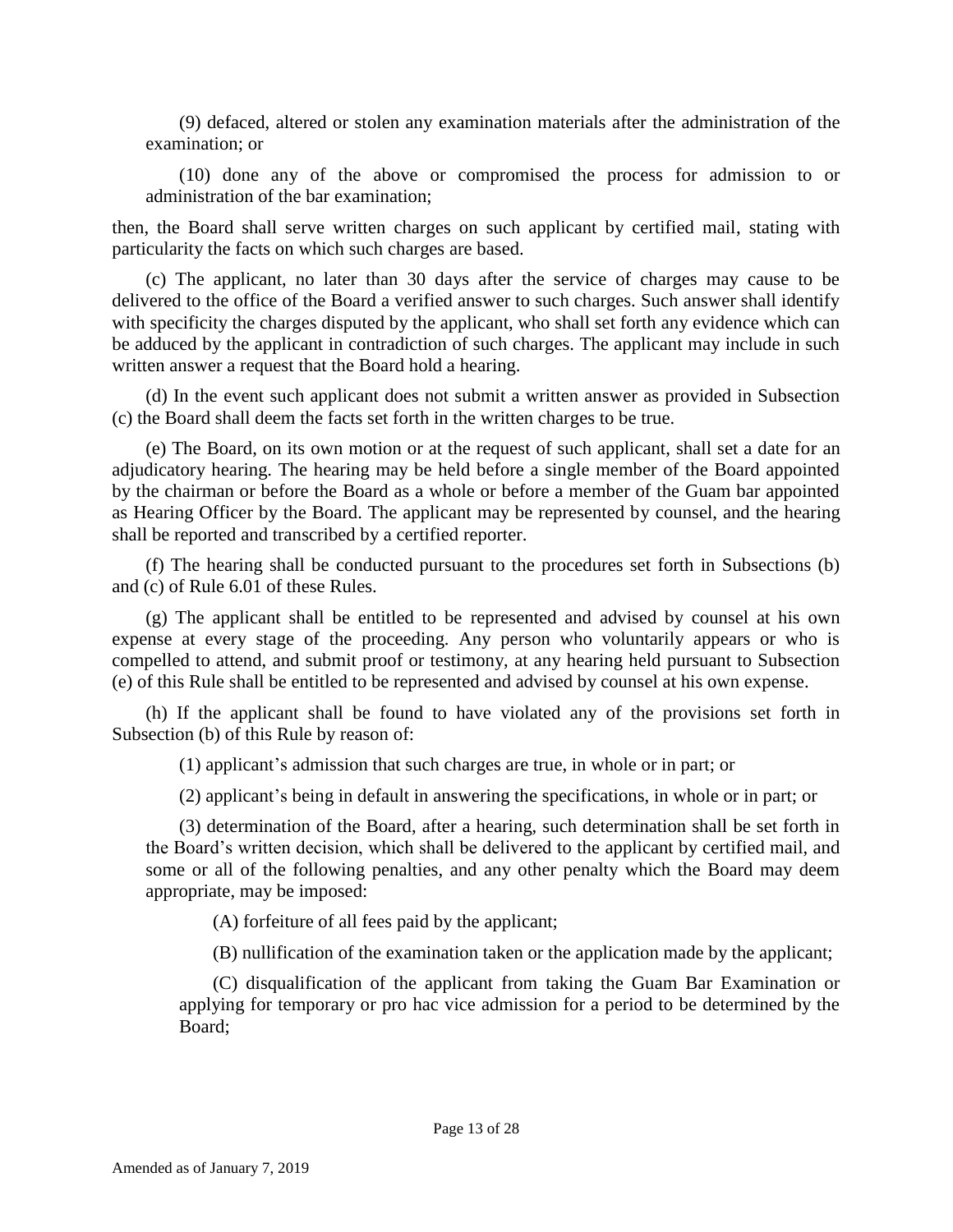(D) transmission of a written report of the matter to the NCBE Character and Fitness Division;

(E) transfer of a written report of the matter to the Bar Admission Authority in any jurisdiction.

#### **Rule 3.15. Notice, Review, and Regrade of Scores.**

(a) At the time the results of the Guam Bar Examination are announced, the Board shall give written notice to those applicants who failed to obtain an overall passing score on either the combined MBE and Essay/MPT examination, or MPRE, which ever is applicable. The notice shall be sent by certified mail, return receipt requested, to the home address listed on the applicant's bar application, unless the applicant requests in writing that notice be sent to a different address. The notice shall contain the following information:

(1) That the applicant did not receive a passing score on the examination.

(2) That the Board has denied the applicant's application for admission to the Guam Bar.

(3) The applicant's combined MBE and Essay/MPT score, or MPRE score.

(4) That the applicant may appeal the decision of the Board by filing a written request for review of his test scores as provided for in this rule.

(5) That the applicant's written request for a review or appeal of his test scores must be received within thirty (30) days of mailing of the notice of non-passing score.

(b) An applicant who fails the Guam Bar Examination may review the essay portion of the exam and/or file an appeal of such scores if eligible, to the extent and in the manner provided for in this section. All requests to review or appeal must be signed and dated by the applicant, and shall be directed to the Board and submitted to the Clerk of the Supreme Court of Guam. If submitted by mail, the request for review shall be addressed to the:

> GUAM BOARD OF LAW EXAMINERS c/o CLERK, Supreme Court of Guam Suite 300, Guam Judicial Center 120 West O'Brien Drive Hagåtña, Guam 96910

All requests for review or appeal must be received by the Clerk of the Supreme Court within thirty (30) days following the mailing of the notice of non-passing score. When the request is served by mail, an additional five (5) days shall be added to the thirty (30) day period.

(1) Post-examination Review of Essay Materials. An applicant who fails the bar examination may review the essay portion of the exam, as follows:

(A) A review of the essay portion of the examination will include a review of the MEE, the Local Question, and the MPT. The MBE portion of the exam is not reviewable.

(B) The applicant's answers, and the examiner's essay questions and model answers thereto, shall be made available to the applicant, who may conduct a review of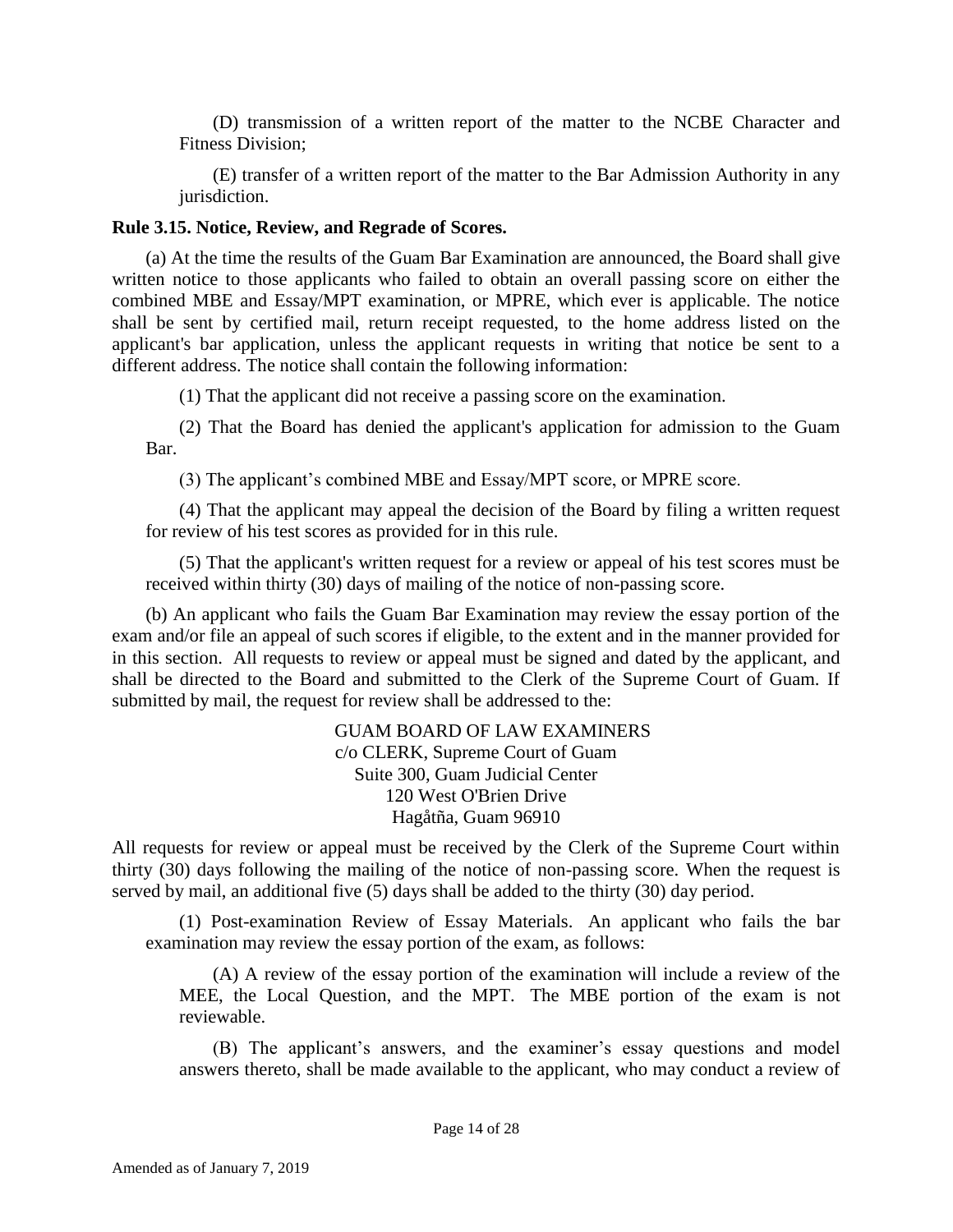the materials under the supervision of the Board secretary or her designee, at a date, time, and place designated by the Board.

(C) The applicant will be allowed up to three consecutive hours to review and take reasonable notes from the materials provided. The applicant will not be allowed to remove the questions, answers, or the model answers from the room. Copies of the materials will not be provided.

(D) The applicant conducting a review shall not discuss the exam materials with the person supervising the review. All questions and comments concerning the exam as a result of the applicant's review shall be received by the Board in writing within ten days after the review.

(2) Appeal: Request for Regrade.

(A) To be eligible for an appeal of the essay portion of the exam, an applicant must have received a combined score on the exam of 130.50, such that it comes within two points of a passing score. The appeal shall be in the form of a written request for a regrade.

(B) The MPT shall not be subject to a re-grade.

(C) Upon approval by the Board of the applicant's request for a re-grade of the essay portion of the exam, the applicant shall be provided all essay scores, and shall be granted a review of the essay materials as provided in Subsection (b)(1) of this Rule. The applicant shall select a maximum of three (3) essay questions for regrade. The applicant's written designation of the essay or essays selected for regrade shall be received by the Board within ten days following the review of the essay materials as provided by Subsection (b)(1) of this Rule. The Board shall request the Subcommittee on Drafting and Grading to re-grade the applicant's designated essay(s), and the Subcommittee shall conduct its review and forward its results to the Board.

(D) Upon the review of an applicant's regraded examination scores, as provided in the rule, the Board will notify the applicant, in writing, of the Board's decision on the applicant's appeal based on the regrade. The decision of the Board is final, except that a petition for reconsideration of the Board of Law Examiners' decision may be filed with the Board if the petitioner can show that the proceedings before the Board were likely affected by fraud.

(E) The applicant shall remit a fee of \$100.00 along with the request for regrade, in order to alleviate the cost of copying, processing, reviewing, handling and mailing the applicant's appeal. The applicant shall not be entitled to a refund of this fee.

### **Rule 3.16. Filings.**

All filings required to be made shall be made with the Board. Unless otherwise indicated, filings placed in the United States mail, properly addressed to the Board and bearing sufficient first class postage and postmarked by or on a deadline date, will be considered as having been timely filed if all information called for and all required fees are included in the mailing. Mailings which are postmarked after a deadline or which, if postmarked by or on a deadline date,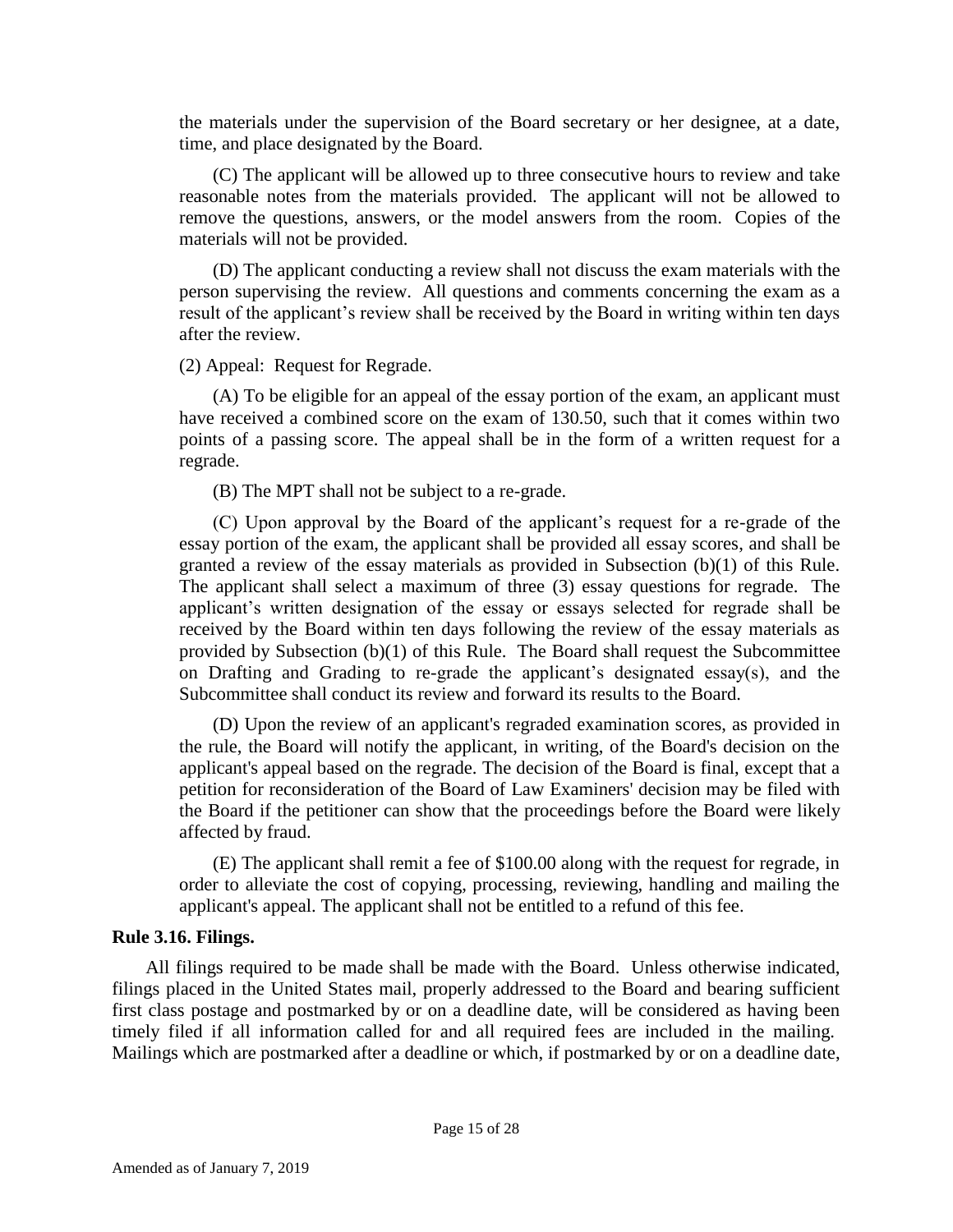are incomplete or which do not include required fees or which include a check in payment of required fees which is not honored by the drawee bank will not be considered as timely filed.

### **Rule 4 -- Attorneys Exam.**

### **Rule 4.01. Attorneys Exam.**

(a) Eligibility for Admission by Attorney Examination - Generally. A person who has been admitted by examination as an attorney of the highest court of any state, district, territory or possession of the United States (including the District of Columbia), or the Commonwealth of the Northern Mariana Islands, for at least five (5) years, may be permitted to take the attorney's examination upon the applicant's compliance with the following conditions:

(1) File the application form prescribed under Rule 3.02 of these Rules within the deadlines set forth in Rule 3.03 of these Rules, which shall include the following:

(A) Registration Form

(B) NCBE Character Report & Applicant Questionnaire Form

(C) Fees

(D) Fingerprint Card

(E) Official Law School Transcript

(2) Satisfy the education requirements as set forth in Rule 2.02 of these Rules;

(3) Provide the Board with Certificates of Good Standing from all jurisdictions where her/she is admitted;

(4) Certify that he/she has engaged in the active practice of law, as defined in subsection (b) of this Section, for at least five (5) years immediately preceding the filing of his/her application;

(5) Certify his/her intention to engage in the active practice of law in Guam.

(b) Definition of Practice of Law. For purposes of admission under this Rule, the active practice of law for at least five (5) years immediately preceding the filing of the application means being substantially (meaning fifty percent or more) and lawfully engaged, in the following activities, or the equivalent thereof: as a sole practitioner, as a partner or associate of a private or public law firm, as a legal officer of a corporation or other business organization, as a governmental employee whose duties are primarily providing legal advice or representation of the governmental agency in the courts, as a legal officer in the Armed Services, as a judge, magistrate, administrative judge or referee, or law clerk to a judge, or as a full time teacher in a law school approved by the American Bar Association. Practice of law which qualifies for purposes of this Section must have occurred within a jurisdiction in which the applicant was then admitted to practice law and must have occurred while the applicant was licensed by and in good standing with the court or other agency having authority over the practice of law in such jurisdiction.

(c) Attorney's Examination. The applicant shall bear the burden of establishing by clear and convincing evidence his/her eligibility for admission under this Section. A person who has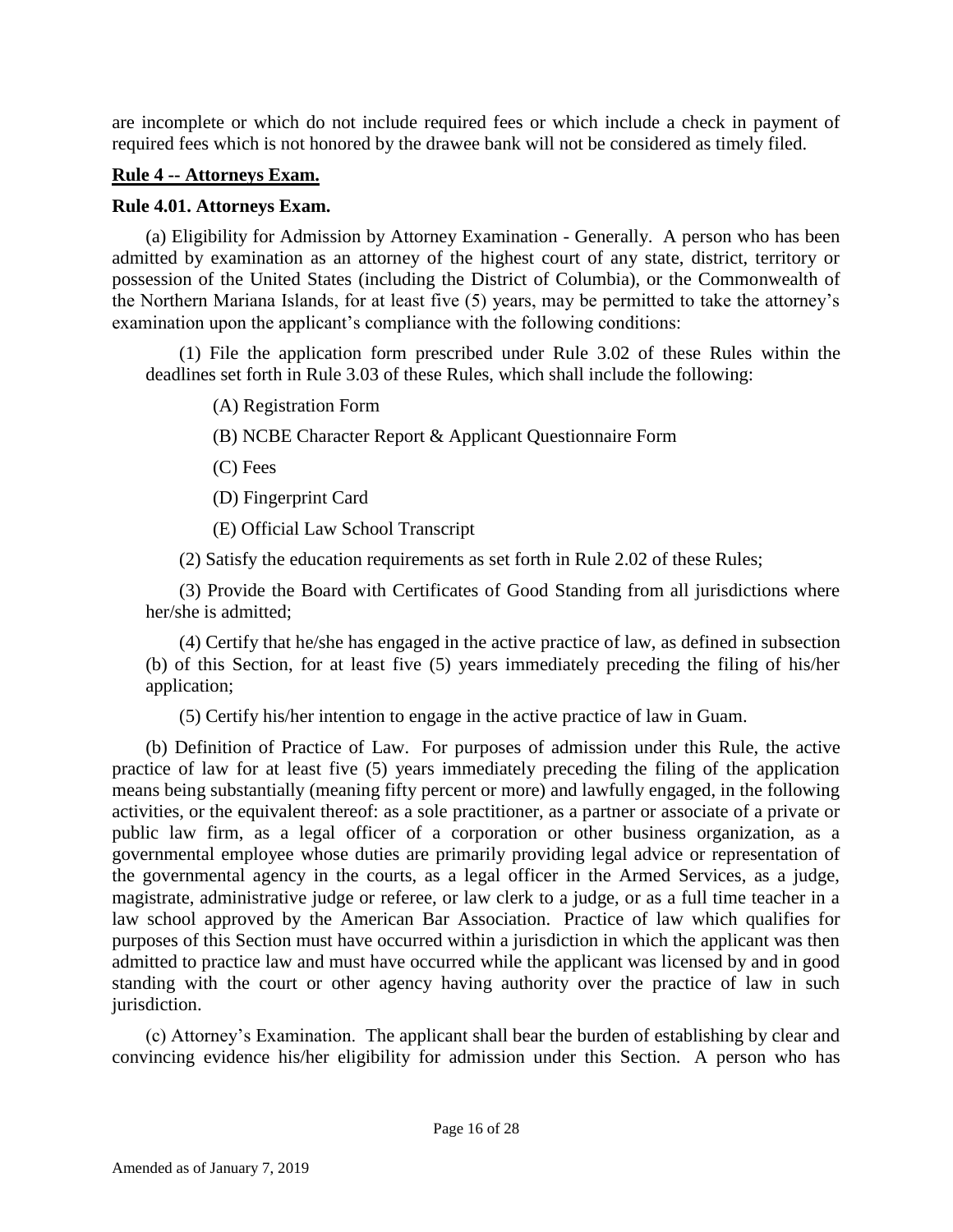satisfied the conditions set forth in subsection (a) of this Section shall only be required to take the attorney's examination, which shall consist of the following portions of the regular examination as described in Rule 3.06 of these Rules: the Multistate Essay Examination (MEE), Multistate Performance Test (MPT), and the Local Question. The attorney's examination shall not consist of the Multistate Bar Examination (MBE) component of the regular examination. Attorney applicants are required to take and pass the MPRE, in accordance with Rule 3.08 of these Rules, as a condition of admission.

(d) Fees. The timely filing fee for admission by attorneys' examination is \$1,250.00. The late filing fee is \$1,500.00 (\$1,250.00 timely filing fee, plus \$250.00 late filing fee). The fee shall be submitted together with the application form required under subsection (a)(1) of this section. If the Board determines on the face of the application that the applicant is not qualified to sit for the attorney's examination and the applicant elects to withdraw the application without further proceedings, all fees shall be refunded. If in other circumstances an applicant withdraws the application or fails to attend and take the examination without permission from the Board, no fees will be refunded and the examination fee may not be applied to a subsequent examination unless the applicant establishes good cause for the withdrawal or failure to attend, provided, however, that, except upon a showing of extraordinary circumstances, such request is made not less than ten (10) days prior to the commencement of the exam from which the applicant is seeking to withdraw. The fee for an applicant who is a temporary member (pursuant to Rule 3.01 (e)) shall be reduced by the cost of the character and fitness investigation.

(e) Passing Score and Review. A passing score on the attorney's examination shall be 70.00, computed by:

(1) taking the sum of the individual scores for each MEE question, the Local Question, and MPT question multiplied by two; and

(2) dividing the sum by 9. E.g.:

MEE  $1 + \text{MEE } 2 + \text{MEE } 3 + \text{MEE } 4 + \text{MEE } 5 + \text{MEE } 6 + \text{LQ} + 2 \text{ (MPT)} 9$ 

A review of an applicant's examination scores shall be permitted in accordance with section 10 of Part B of these Rules. An attorney examination applicant shall be eligible for a review only if the applicant received a score of at least 68.00 on the exam, such that it comes within 2 points of the passing score.

(f) Applicability of Rules; Certification for Admission. Attorney examinees shall be subject to and have the benefit of all the provisions of these Rules which are not inconsistent with the provisions of this section. Attorney examination applicants shall be certified as eligible for admission in accordance with Rule 7.01(b) of these Rules.

### **Rule 5 -- Requirement of Good Moral Character of Applicant.**

### **Rule 5.01. Investigations into Character and Fitness.**

Prior to certifying an applicant as having the integrity and character requisite to be a member of the Guam Bar Association, the Board shall make such investigation as it deems necessary into the character, reputation and background of the applicant. Each applicant shall provide written authority to the Board to conduct such investigation, and each applicant shall authorize all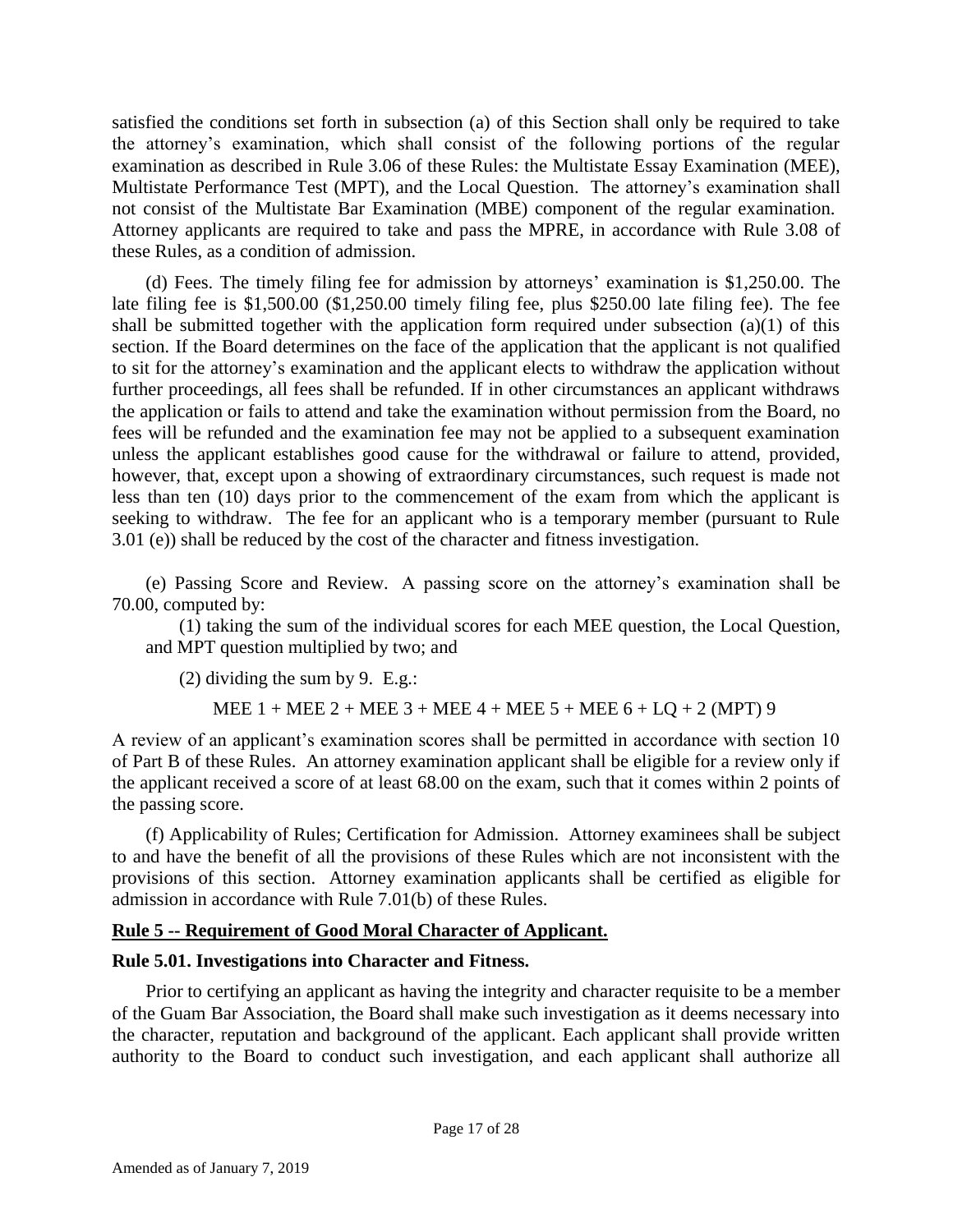persons to furnish the Board with such information and documents as it may request. The authority granted to the Board shall expire upon the applicant's admission to the practice of law on Guam, denial of his application, or upon the applicant's written withdrawal of his application.

### **Rule 5.02. Requirement of Good Moral Character.**

No person shall be admitted to the practice of law in Guam, either by examination or on motion without examination, unless such person demonstrates to the Board, that he or she possesses good moral character, is mentally and emotionally stable, and is in good standing in every jurisdiction in which he or she has been admitted to practice and maintains an active status: Provided, that this rule shall not apply to an attorney admitted under Rule 8.01.

### **Rule 5.03. Evaluation of Applicants for Good Character, Fitness to Practice, and Financial Responsibility by NCBE and Board.**

(a) Character Investigation. Each applicant shall undergo a character investigation by the NCBE.

(b) Review by the Board. The Board shall review the application to determine whether the applicant has provided character and fitness evidence. The Board shall consider, in the manner set forth under Rule 5.04, whether the evidence meets the standard of character and fitness set forth in Rule 5.02.

(c) Adverse Factors Generally. The following factors, among others, adversely reflect on an applicant's character and fitness to practice law and may constitute cause for additional inquiry or a recommendation to deny the application:

(1) unlawful conduct;

- (2) academic misconduct;
- (3) false statements;
- (4) relevant and material omissions;
- (5) misconduct in employment;
- (6) acts involving, dishonesty, fraud, deceit, or misrepresentation;
- (7) abuse of legal process;
- (8) neglect of professional obligations;
- (9) violation of a court order;
- (10) denial of admission in another jurisdiction on character or fitness grounds;
- (11) legal or professional disciplinary action in any jurisdiction;
- (12) failure to conform conduct to the requirements of the law;

(13) a pattern of offenses, even ones of minor significance indicating indifference to legal obligation; and

(14) financial irresponsibility.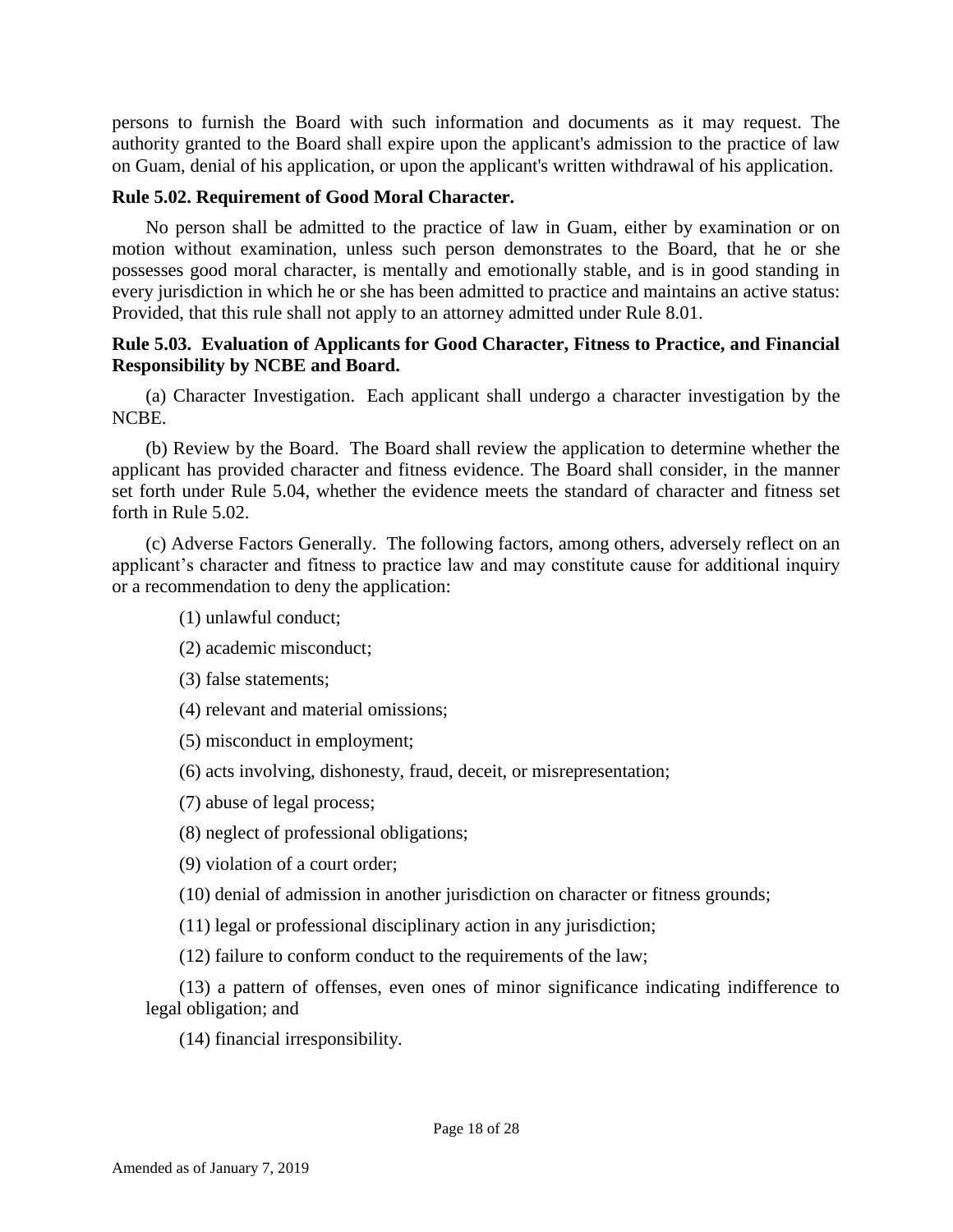(d) Mitigating Factors Generally. When reviewing an applicant's conduct, the following factors, among others, may be considered as mitigating factors:

(1) the applicant's age at the time of the conduct;

(2) when the conduct occurred;

(3) reliability of the information concerning the conduct;

(4) seriousness of the conduct;

- (5) circumstances in which the conduct occurred;
- (6) the cumulative effect of conduct or information;

(7) evidence of rehabilitation;

- (8) positive social contributions since the conduct;
- (9) candor in the admissions process; and
- (10) materiality of omissions or misrepresentations.

(e) Felony Convictions. An applicant who has previously been convicted of a felony or any crime involving moral turpitude or other serious crime carries a heavy burden of persuading the Board that he or she presently possesses good moral character sufficient to be invited into the legal community. Although such conviction will not as a per se bar to admission, the Board will presume the applicant ineligible for lack of good moral character unless he or she may persuade the Board otherwise. When assessing the moral character of an applicant whose background includes a criminal conviction, the following factors, which are intended to be illustrative rather than exhaustive, will be considered:

the applicant's age at the time of the conduct ;

the recency of the conduct;

the reliability of the information concerning the conduct;

the seriousness of the conduct;

the factors underlying the conduct;

the cumulative effect of the conduct or information;

the evidence of rehabilitation;

positive social contributions since the conduct;

the applicant's candor in the admissions process;

the materiality of any omissions or misrepresentations;

the opinions of character witnesses about the applicant's moral fitness.

However, a felony or crime of moral turpitude committed by the applicant against a person/entity to whom the applicant owed a fiduciary duty recognized by law, and which involved the breach of any duty owed to such person/entity, shall constitute conclusive evidence that the applicant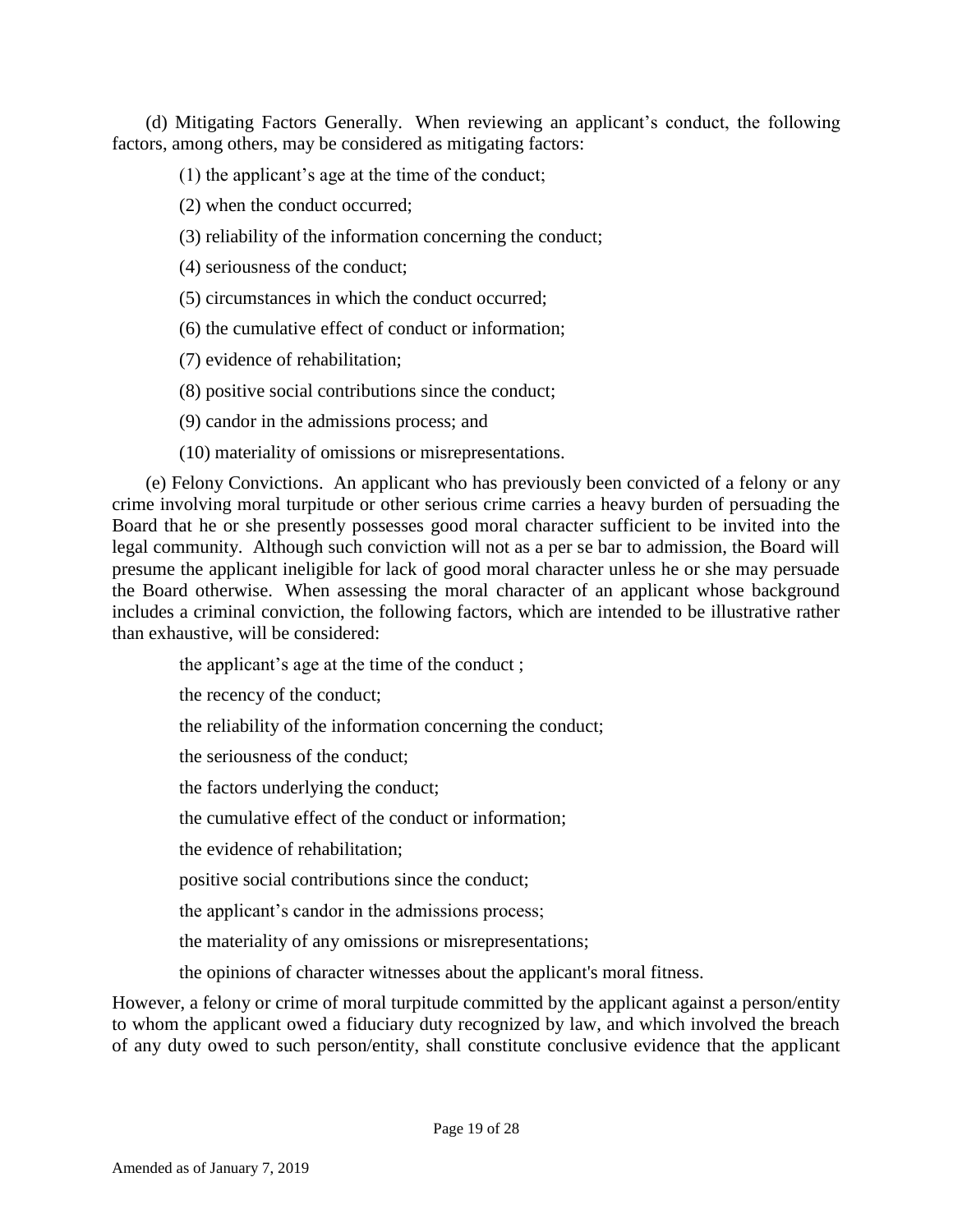lacks the good moral character and fitness required to practice law, and such conviction shall, without regard to any other factor, act as a bar to admission.

### **Rule 5.04. Procedure for Demonstrating Good Moral Character.**

(a) Form of application. The applicant for admission to the bar shall file with the Board an application, in such form as may be prescribed by the Board from time to time, designed to obtain from the applicant such information concerning the applicant's personal history and previous conduct as may be necessary to determine his or her moral character and qualification for membership in the bar. The application shall be filed pursuant to the requirements of Rule 3.01, with regard to admission by examination, or Rule 4.01, with regard to admission without examination. A copy of the application shall be forwarded by the Board to the NCBE for investigation and preparation of a character report.

(b) Burden of proof. The applicant shall at all times have the burden of proving his or her good moral character before the Board. If an applicant fails to answer any question on the application or propounded by any member of the Board, or to supply any documentary material requested by them, the Board may find that the applicant has not met the burden of proving his or her good moral character.

(c) Documentary material. The applicant agrees that any and all documentary materials filed by the applicant in connection with his or her application may be offered into evidence, without objection, by the Board in any proceeding in regard to the applicant's admission to the practice of law.

(d) Procedure. After receiving the application from the Board and the character report from the NCBE, the Board shall promptly:

(1) determine whether to interview the applicant;

(2) verify the facts stated in the application and character report, determine whether to communicate with the references given therein, and make such further investigation as it may deem desirable or necessary;

(3) consider the character and fitness of the applicant to be admitted to the bar; and

(4) make a determination in regard to the character and fitness of the applicant for admission to the Bar.

If the Board ultimately determines that an applicant should not be admitted, it shall state so in writing.

(e) Continuing nature of investigation. The Board shall continue to have all applicants under observation and subject to further report until the date set by the Supreme Court of Guam for admission to the bar. Applicants shall be under the continuing obligation to notify the Board in writing of any change, and the nature of such change, relating to any information sought in the application.

## **Rule 5.05. Informal Conference, Permissive Withdrawal of Applications, Re-application.**

(a) If information is obtained during the investigation of an applicant that raises a question as to the applicant's character or fitness to practice law, the Board may require the applicant to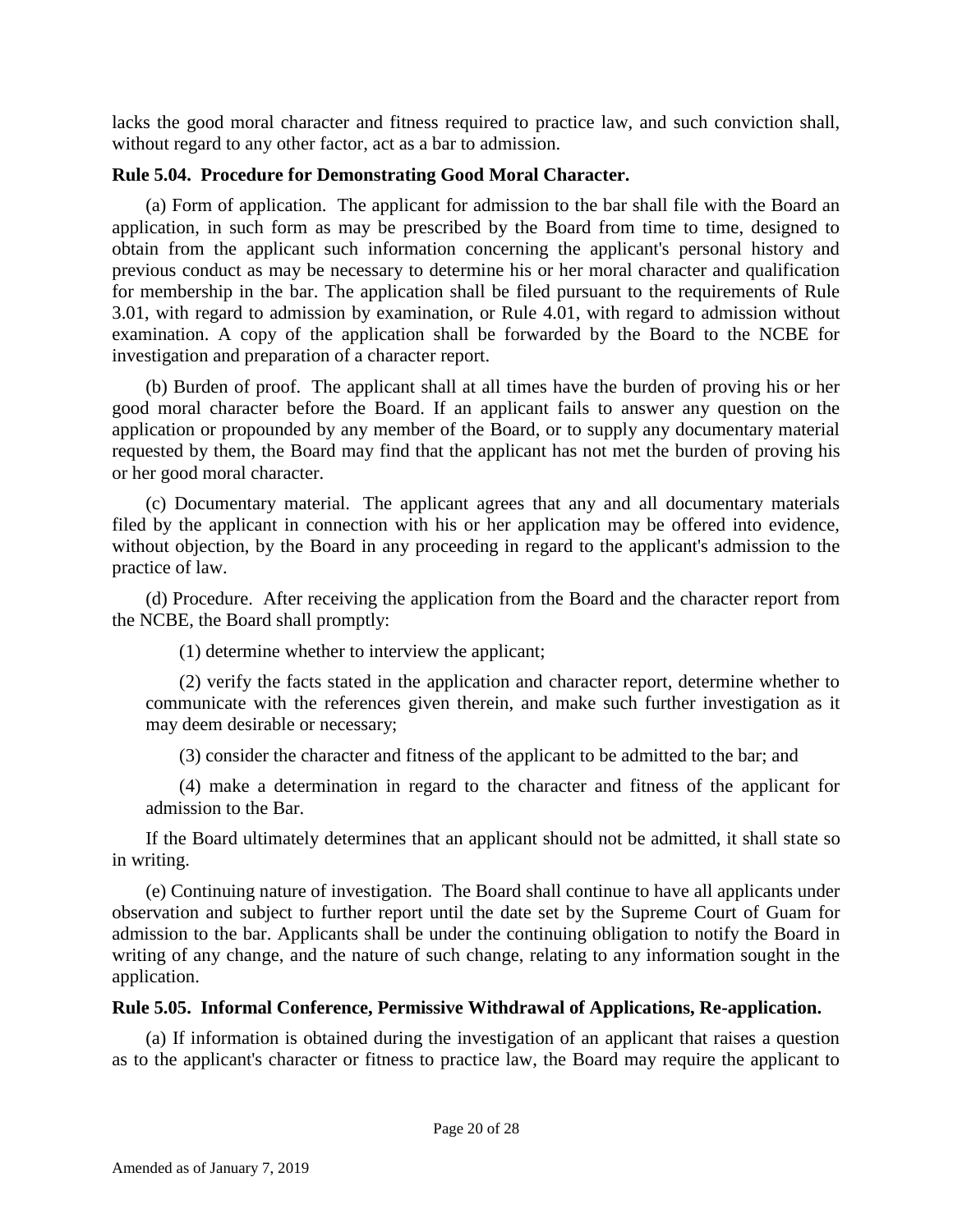appear, together with his counsel if he or she so desires, before the Board or any designated member for an informal conference concerning such information.

(b) If after such a conference the Board believes that certification of fitness to practice law would be inappropriate, it may, in lieu of denying certification, permit the applicant to withdraw his application upon the understanding that after a period of rehabilitation to be determined by the Board, but not to exceed three (3) years, it will accept a new application, accompanied by the appropriate initial filing fee, from the applicant for consideration.

### **Rule 5.06. Re-application after Denial.**

The Board shall not accept a new application from an applicant who has been denied certification of fitness to practice law until three (3) years have elapsed from the date a tentative order of denial becomes final, a final decision is issued after a hearing and not appealed, or a final decision is affirmed by the Court, whichever date is applicable.

### **Rule 5.07. Certification of Fitness to Practice Law.**

Upon being satisfied that an applicant who had previously been denied certification of fitness to practice law on Guam possesses the integrity and character requisite to be a member of the Guam Bar Association, the Board may certify the applicant as fit to practice law. The Board shall conduct such investigation as it deems appropriate under the circumstances. The Board may renew, decline to renew or take such other action with respect to renewal as it may take with an original applicant. An applicant for renewal shall have the same rights with respect to conferences, hearings and appeals as would an original applicant.

### **Rule 5.08. Review of Certifications Prior to Admission to the Practice of Law.**

(a) Certifications of fitness to practice law shall be tentative until an applicant is actually admitted to the practice of law and may be reviewed by the Board upon its own motion or upon request for further review. In any case where further review is deemed necessary, the Board shall suspend the applicant's certification and shall so notify the applicant by certified mail.

(b) The Board thereafter shall not admit the applicant to an examination, or release the result of an examination taken prior to the receipt of such notice until the applicant's certification of fitness to practice law has been reinstated.

### **Rule 5.09. Law Enforcement Officers: Aid in Investigations.**

It is the duty of all Guam law enforcement agencies to aid the Board, or its designee, in any investigation of the character and fitness of persons who apply for admission or reinstatement to the practice of law and to furnish all available information about such individual.

### **Rule 6 -- Administrative Hearing.**

### **Rule 6.01. Administrative Hearing Procedure.**

(a) Request for hearing. Prior to final determination that an applicant shall not be certified as fit to practice law in Guam, the Board shall notify the applicant by certified mail that it has entered a tentative order of denial of his application for certification and advise the applicant of his right to a formal hearing with respect to the reasons for the Board's tentative denial. Within fourteen (14) days after receipt of this notice, the applicant shall file his written request for a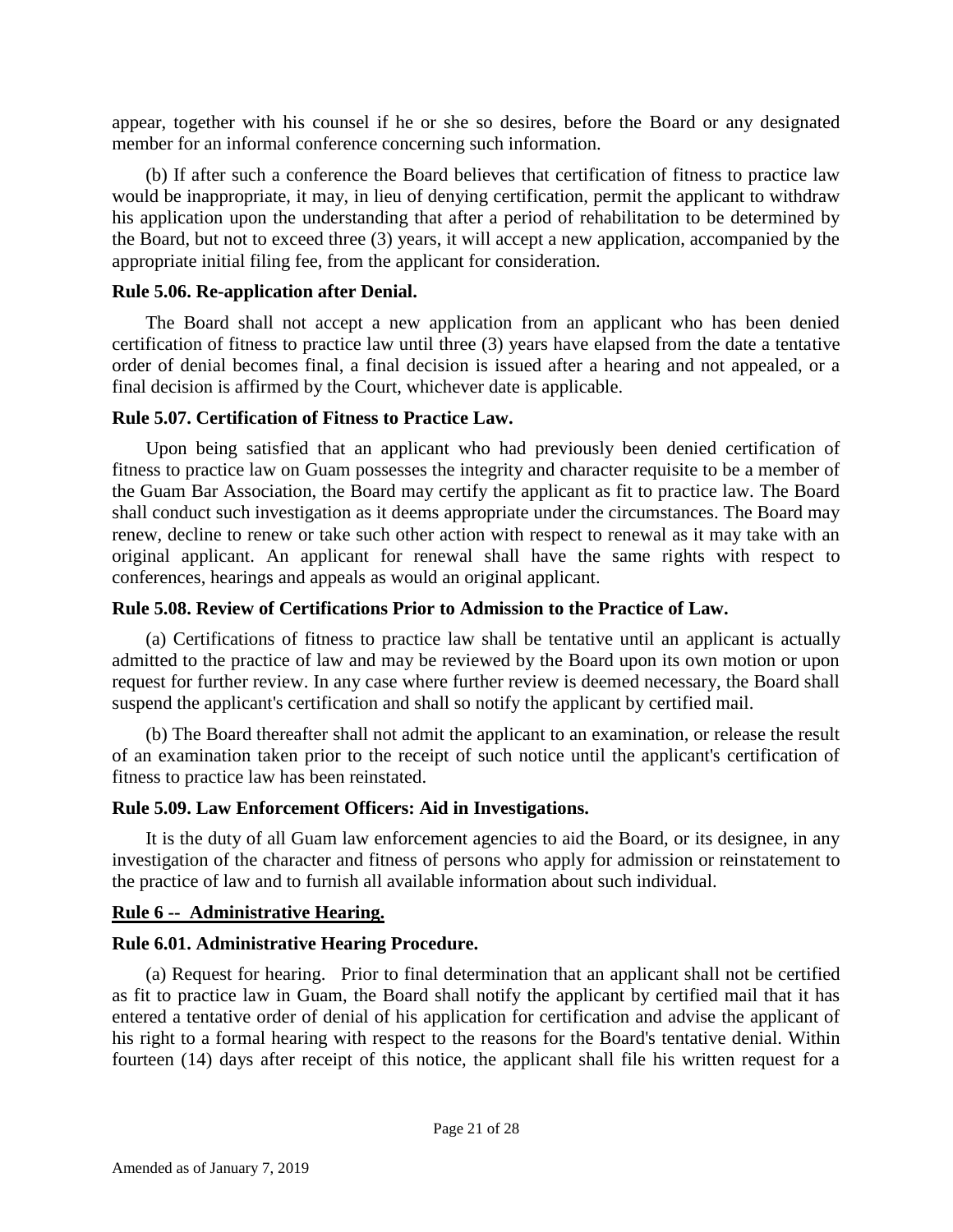formal hearing with the Board. If no request is filed within fourteen (14) business days after receipt of the notice, the Board's tentative order shall become final and non-appealable. If a request is filed, the Board shall prepare specifications of the reasons for the Board's tentative order and mail them by certified mail to the applicant. Within twenty (20) days of receipt of the specifications the applicant shall file his answers thereto, and if any specification is not denied, it shall be deemed to have been admitted by the applicant. In addition to answering the specifications, the applicant may assert any affirmative defenses he may have and any matters in mitigation he may wish to have considered.

(b) Formal hearing. At the Board's discretion the hearing may be held before a single member of the Board appointed by the chairman or before the Board as a whole or before a member of the Guam bar appointed as Hearing Officer by the Board. The applicant may be represented by counsel, and a record shall be made of the proceedings.

(c) Time for hearing. The time of the hearing shall not be less than twenty (20) days nor more than forty (40) days from the date of the receipt of the applicant's answers to the specifications. The Board or hearing officer may extend or shorten the time period for good cause shown. At the hearing before the hearing officer, the Board may designate a lawyer to represent it and to present such evidence bearing on the lack of qualifications of the applicant. The applicant shall have the right to present evidence in support of his or her qualifications and shall have the right to cross-examine any witness who appears at the hearing.

Prior to the hearing, written interrogatories may be served upon any witness not in Guam. The answers to the written interrogatories and any exhibits submitted with them shall be admissible as evidence at the hearing.

(d) Subpoena and contempt power. The Board shall have power to issue subpoenas through the Clerk of the Supreme Court. The Clerk shall prepare and have available for issuance at the request of the applicant or the Board, subpoenas returnable before the Board for attendance of witnesses or for the production of documentary evidence. Subpoenas, and other process of the Board, may be served in the same manner provided for service of subpoenas under the Guam Rules of Civil Procedure. The Board shall have jurisdiction co-extensive with the courts of Guam to compel the attendance of witnesses and the production of documents; and the failure of any person without adequate excuse to obey a subpoena or other process of the Board shall constitute contempt of the Board. All witnesses shall be entitled to such witness fees, mileage, and expenses as in any civil proceeding in this jurisdiction.

(e) Conduct of hearing. At the hearing, the Board or the hearing officer shall not be bound to strictly observe the rules of evidence but shall consider all evidence deemed relevant to the specifications and the answers, affirmative defenses and matters in mitigation in an effort to discover the truth without undue embarrassment to the applicant; provided, however, the Board's investigatory file with respect to matters not placed in issue by the specifications, answers, affirmative defenses and matters in mitigation shall not be subject to discovery or introduction into evidence. The hearing officer shall make written finding of facts and recommendations to the Board, which, however, shall not be binding upon the Board.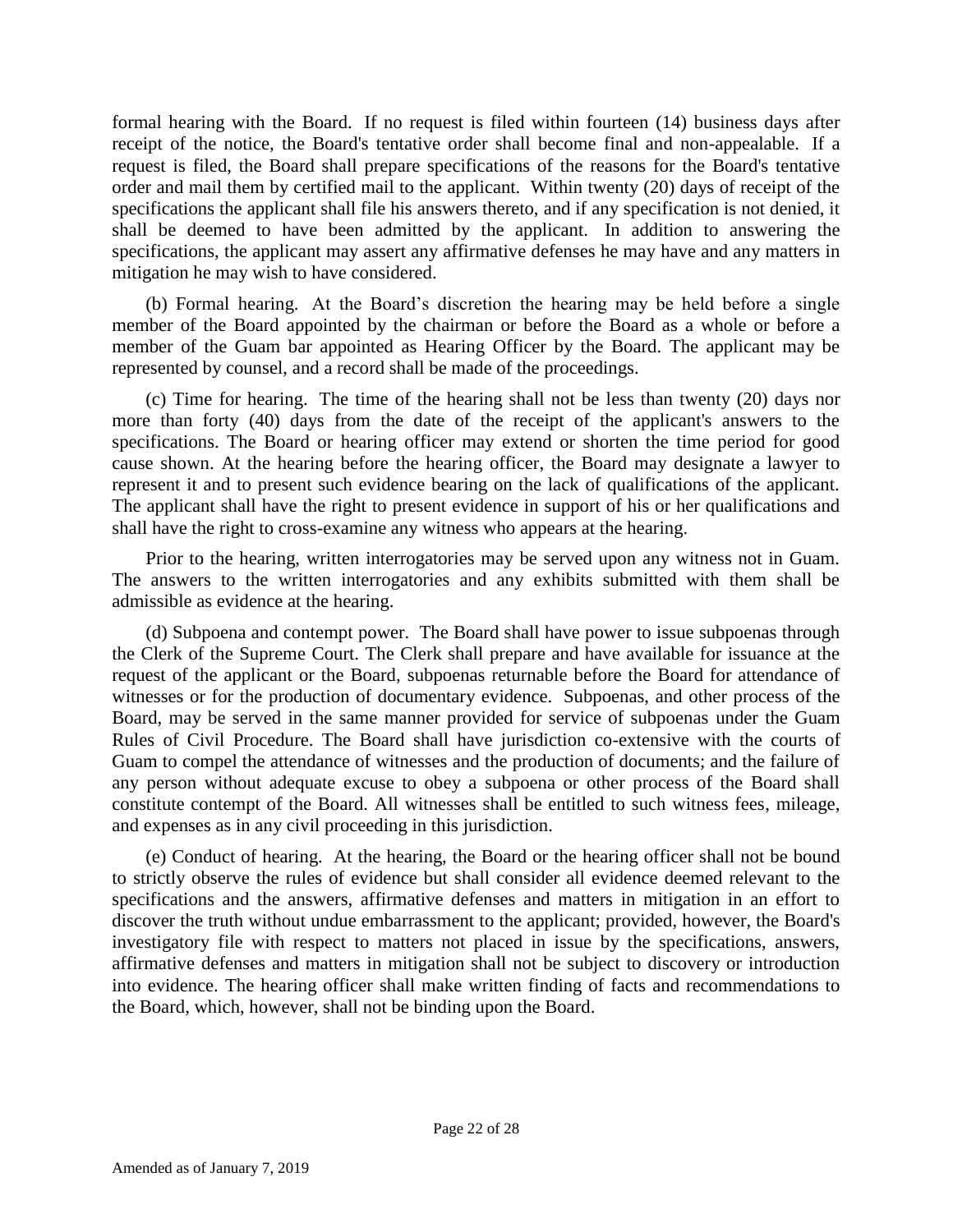(f) Review by Board. If, after the formal hearing or review of the recommendations of the hearing officer, the Board determines not to certify the applicant as fit to practice law in Guam, it shall so notify the applicant in writing by certified mail giving its reasons for its decision.

### **Rule 7 -- Admission.**

### **Rule 7.01. Admission Procedure.**

(a) Time Limitation for Satisfying Admission Requirements. The Board shall issue a certificate of eligibility, which shall be filed, along with a character report, with the Clerk of the Supreme Court of Guam, for every applicant who has complied with the requirements of the applicable rules and who has paid the statutory fee. The Board shall not certify an applicant to the Supreme Court for admission to practice law unless the applicant has satisfied all requirements for admission found in these Rules. To take the attorney's oath and be admitted to practice law in Guam, the applicant must take the attorney's oath within five (5) years of the last day of the administration of the Guam Bar Examination that the applicant passed, unless for good cause shown by clear and convincing evidence in a particular case the Board extends such time limitation. Delay in satisfying the admission requirements found in these Rules that is the result of an applicant's negligence shall not constitute good cause.

(b) Certification of Eligibility. The Board shall issue a certification of eligibility for admission to the practice of law to the applicant upon an applicant's passage of the bar examination, proof of certification of fitness to practice law, and proof of qualification based on the educational requirements under these Rules.

Certification may be in such form as the Board prescribes, including a letter, bearing the seal of the Board and signed by the Chairman of the Board, or any member of the Board designated by the Chairman.

(c) General procedure. An applicant who is eligible for admission may be admitted to the practice of law in Guam within the time limitations set forth in paragraph(a), by taking the oath hereinafter set forth before a Justice of the Supreme Court, a Judge of the Superior Court, the Clerk of the Supreme Court, or, upon approval of the Supreme Court, a judge or justice of a court of another jurisdiction, No applicant shall be admitted without taking the oath administered in accordance with these Rules An affirmation may be given in lieu of an oath. The date of oath is the actual admission date of new attorneys*.* 

(d) Conditional admission. An applicant's admission to practice may be conditioned for a specified period of time, either upon the recommendation of the Board and approval by the Supreme Court, or by the Court upon its own motion. Conditions imposed may include supervised practice, substance abuse treatment and counseling, mental health treatment and counseling, financial counseling, or other terms. Recommendations for conditional admission shall be considered, but not binding upon the Court. At the conclusion of the conditional admission period, the Board shall make a written recommendation to the Court as to whether the applicant is eligible for admission without conditions as having satisfied the terms of the conditional admission. The Court may revoke the conditional admission at any time.

(e) Oath of attorney. Upon being admitted to the practice of law in the courts of Guam, each applicant shall take and subscribe to the following oath or affirmation: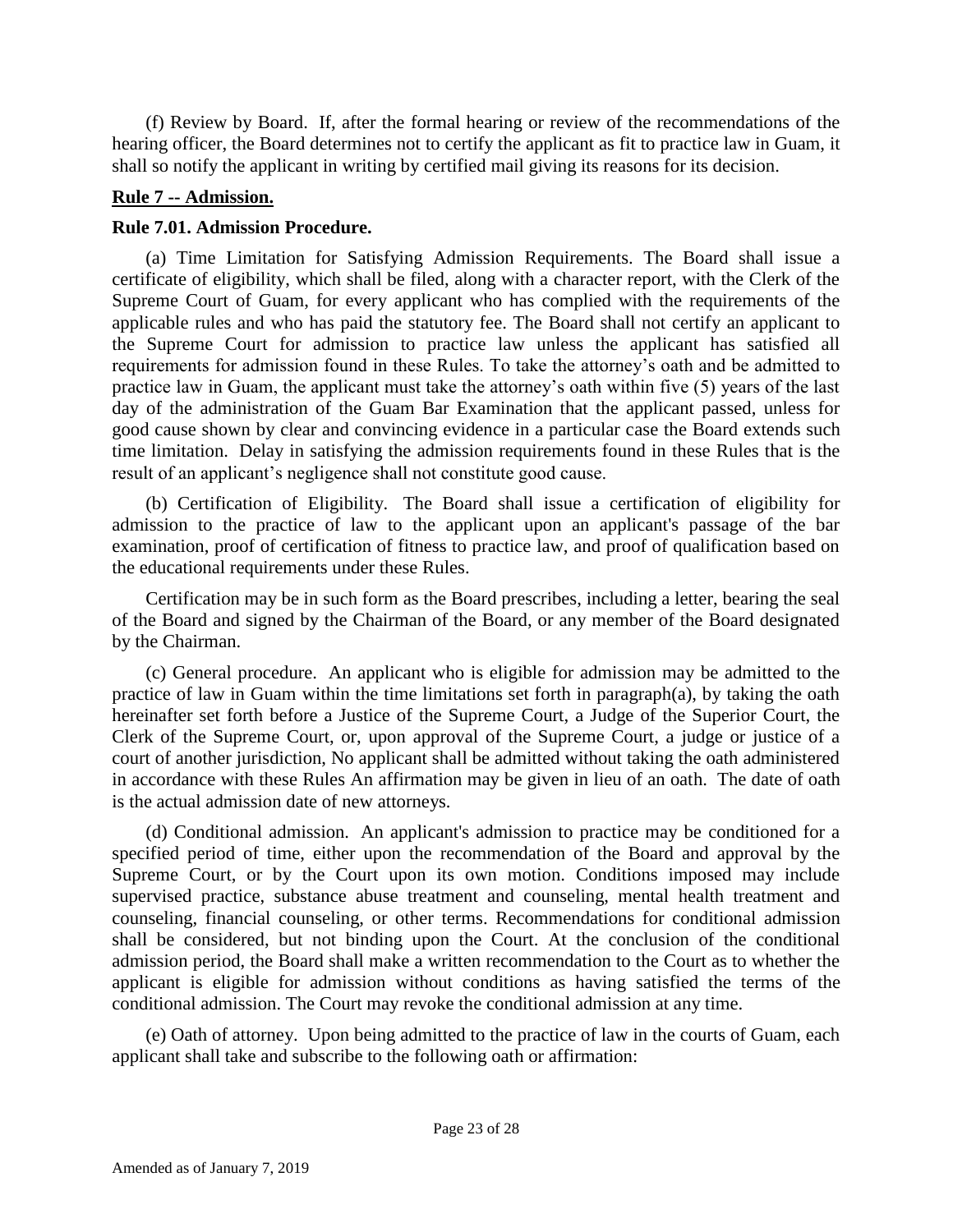"I solemnly swear that I will support The Constitution of the United States, The Organic Act of Guam, the applicable statutes of the United States and the laws of Guam; that I will maintain the respect due to the courts of justice and judicial officers and that I will conduct myself honorably as an attorney at law; and that I will abide by the Guam Rules of Professional Conduct."

(f) Certificate of admission. Each applicant admitted may receive a certificate of admission suitable for framing. Such certificate shall be issued, upon payment of a fee as set forth in the fee schedule, in the name of the Supreme Court of Guam and shall be signed by the Chief Justice.

(g) Duty of Clerk of Court. It is the duty of the Clerk of the Supreme Court, when a person is admitted to the Bar by such court, to keep a record of such admission in the roll of attorneys and to transmit promptly to the Bar without charge certified copies of admission. When a member of the Bar is suspended, or disbarred, or held in contempt, and when a person is reinstated as a member of the Bar, it is the duty of the Clerk of the Court so doing to transmit to the Bar without charge certified copies of such orders.

(h) Guam Bar Membership. No person is authorized to practice law on Guam, unless that person is a member in good standing of the Guam Bar Association, an integrated bar association.

### **Rule 8 -- Admission Pro Hac Vice.**

### **Rule 8.01. Admission in Pending Litigation before a Court or Agency.**

(a) Definitions

(1) An "out-of-state" lawyer is a person not admitted to practice law in Guam but who is admitted in another state, territory, or commonwealth of the United States or the District of Columbia and not disbarred or suspended from practice in any jurisdiction.

(2) An out-of-state lawyer is "*eligible*" for admission pro hac vice if that lawyer:

(A) lawfully practices solely on behalf of the lawyer's employer and its commonly owned organizational affiliates, regardless of where such lawyer may reside or work; or

(B) neither resides nor is regularly employed at an office in Guam; or

(C) resides in Guam but

(i) lawfully practices from offices in one or more other states and

(ii) practices no more than temporarily in Guam, whether pursuant to admission pro hac vice or in other lawful ways.

(3) A "client" is a person or entity for whom the out-of-state lawyer has rendered services or by whom the lawyer has been retained prior to the lawyer's performance of services in Guam.

(4) An "alternative dispute resolution" ("ADR") proceeding includes all types of arbitration or mediation, and all other forms of alternative dispute resolution, whether arranged by the parties or otherwise.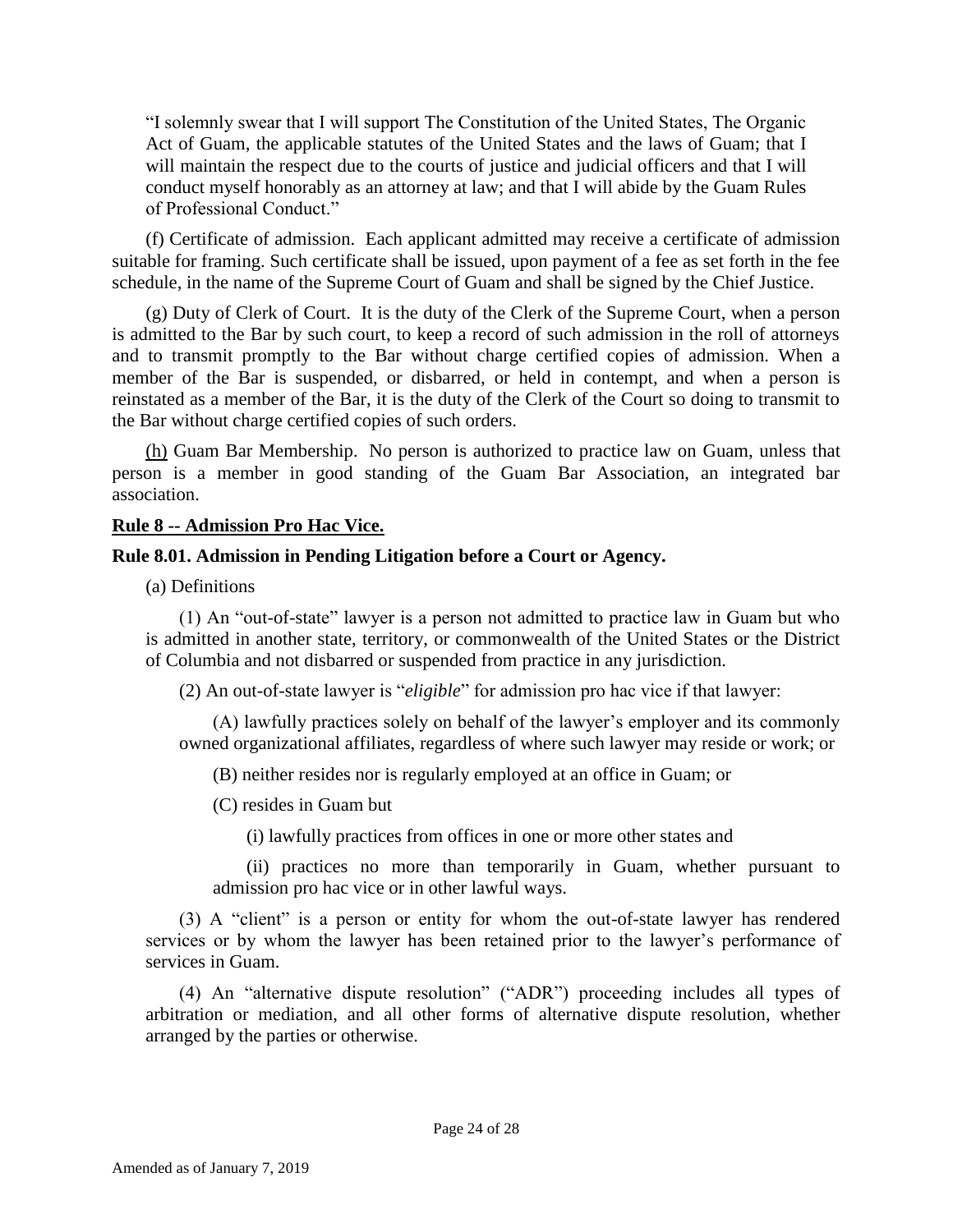(5) "Guam" refers to the jurisdiction promulgating this rule. This Rule does not govern proceedings before a federal court or federal agency located in Guam unless that body adopts or incorporates this Rule.

(b) Authority of Court or Agency to Permit Appearance by Out-Of-State Lawyer and Guam Lawyer's Duties Generally.

(1) Court Proceeding. A court of Guam may, in its discretion, admit an eligible out-ofstate lawyer retained to appear in a particular proceeding pending before such court to appear pro hac vice as counsel in that proceeding.

(2) Administrative Agency Proceeding. If practice before an agency of Guam is limited to lawyers, an eligible out-of-state lawyer may seek permission from the Supreme Court of Guam to appear pro hac vice before the agency. The Supreme Court, in its discretion, may admit an eligible out-of-state lawyer who has been retained to appear in a particular agency proceeding to appear as counsel in that proceeding pro hac vice.

(c) Guam Lawyer's Duties. When an out-of-state lawyer appears for a client in a proceeding pending in Guam, either in the role of co-counsel of record with the Guam lawyer, or in an advisory or consultative role, the Guam lawyer who is co-counsel or counsel of record for that client in the proceeding remains responsible to the client and responsible for the conduct of the proceeding before the court or agency. It is the duty of the Guam lawyer to advise the client of the Guam lawyer's independent judgment on contemplated actions in the proceeding if that judgment differs from that of the out-of-state lawyer.

(d) Application Procedure.

(1) Verified Application. An eligible out-of-state lawyer, seeking to appear in a proceeding pending in Guam as counsel pro hac vice shall file a verified application with the court where the litigation is filed. In the case of an administrative agency proceeding, the verified application shall be filed with, and determined by, the Supreme Court of Guam. The application shall be served on all parties who have appeared in the case and the Guam Bar Ethics Committee. The application shall include proof of service. The court has the discretion to grant or deny the application summarily if there is no opposition. The applicant shall submit a copy of the verified application and the fee as set forth below to the Supreme Court of Guam.

(2) Objection to Application. The Guam Bar Ethics Committee or a party to the proceeding may file an objection to the application or seek the court's imposition of conditions to its being granted. The Guam Bar Ethics Committee or objecting party must file with its objection a verified affidavit containing or describing information establishing a factual basis for the objection. The Guam Bar Ethics Committee or objecting party may seek denial of the application or modification of it. If the application has already been granted, the Guam Bar Ethics Committee or objecting party may move that the pro hac vice admission be withdrawn.

(3) Standard for Admission and Revocation of Admission. The courts and agencies of Guam have discretion as to whether to grant applications for admission pro hac vice. An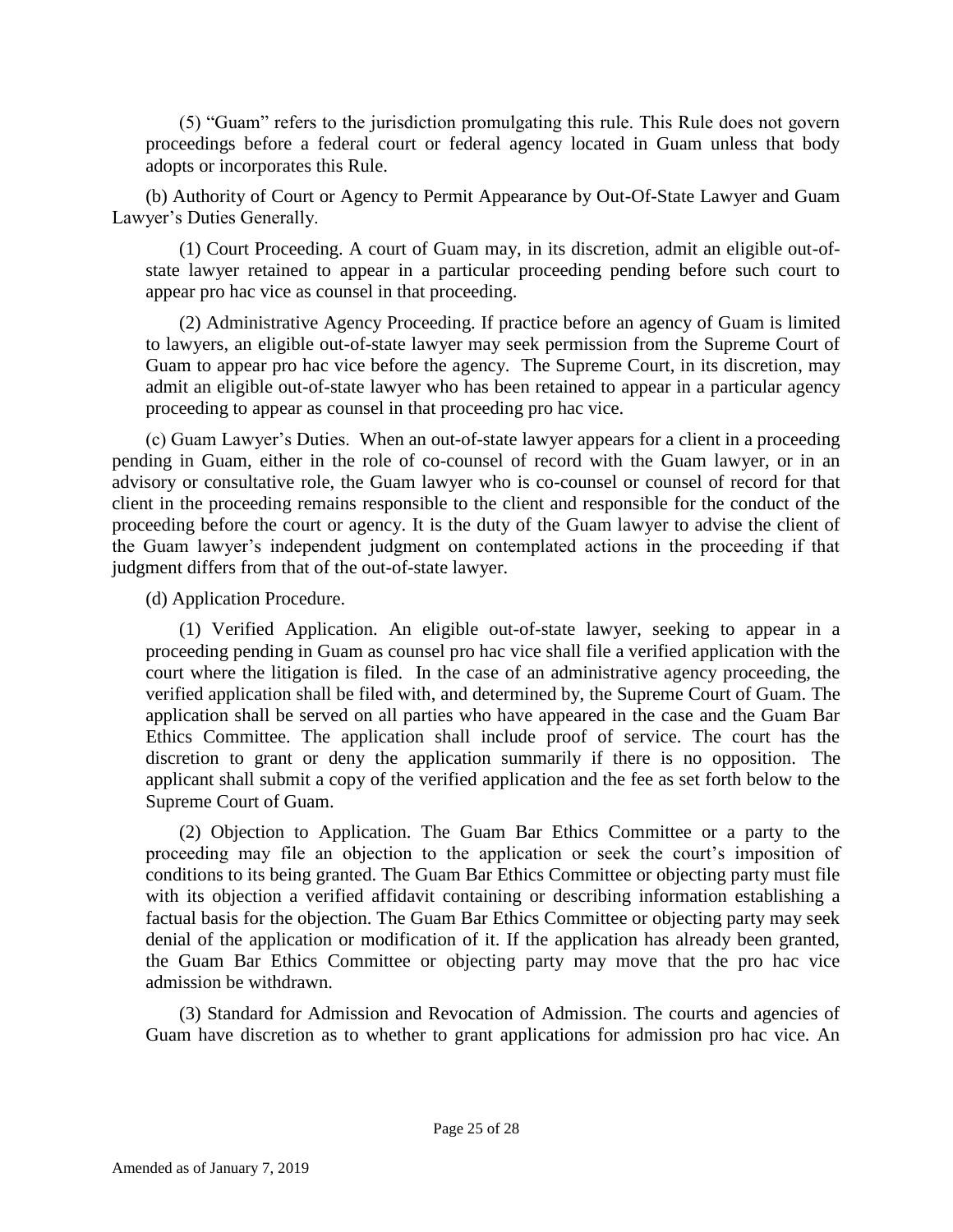application ordinarily should be granted unless the court or agency finds reason to believe that such admission:

(A) may be detrimental to the prompt, fair and efficient administration of justice,

(B) may be detrimental to legitimate interests of parties to the proceedings other than the client(s) the applicant proposes to represent,

(C) one or more of the clients the applicant proposes to represent may be at risk of receiving inadequate representation and cannot adequately appreciate that risk, or

(D) the applicant has engaged in such frequent appearances as to constitute regular practice in Guam.

(4) Revocation of Admission. Admission to appear as counsel pro hac vice in a proceeding may be revoked for any of the reasons listed in Section  $1(d)(iii)$  rule  $8.01(D)(3)$ above.

(e) Application.

(1) Required Information. An application shall state the information listed on Appendix A to this rule. The applicant may also include any other matters supporting admission pro hac vice.

(2) Application Fee. An applicant for permission to appear as counsel pro hac vice under this Rule shall provide a non-refundable fee in accordance with the current fee schedule as determined by the Judicial Council, which shall be payable to the Supreme Court of Guam, located on the third floor of the Guam Judicial Center, at the time of filing the application. The applicant shall furnish proof of payment to the court where the application is filed. An applicant for pro hac vice admission must file a verified application with all courts before which the matter is pending, such that admission pro hac vice in the Superior Court does not carry over to admission pro hac vice in the Supreme Court should the same case proceed to appeal. However, no additional application fee shall be assessed for multiple applications for the same out-of-state lawyer in the same case.

(f) Authority of the Supreme Court of Guam and the Guam Bar Ethics Committee: Application of Ethical Rules, Discipline, Contempt, and Sanctions.

(1) Authority over Out-of-State Lawyer and Applicant.

(A) During pendency of an application for admission pro hac vice and upon the granting of such application, an out-of-state lawyer submits to the authority of the courts and the Guam Bar Ethics Committee for all conduct relating in any way to the proceeding in which the out-of-state lawyer seeks to appear. The applicant or out-ofstate lawyer who has obtained pro hac vice admission in a proceeding submits to this authority for all that lawyer's conduct

(i) within Guam while the proceeding is pending or

(ii) arising out of or relating to the application or the proceeding.

An applicant or out-of-state lawyer who has pro hac vice authority for a proceeding may be disciplined in the same manner as a Guam lawyer.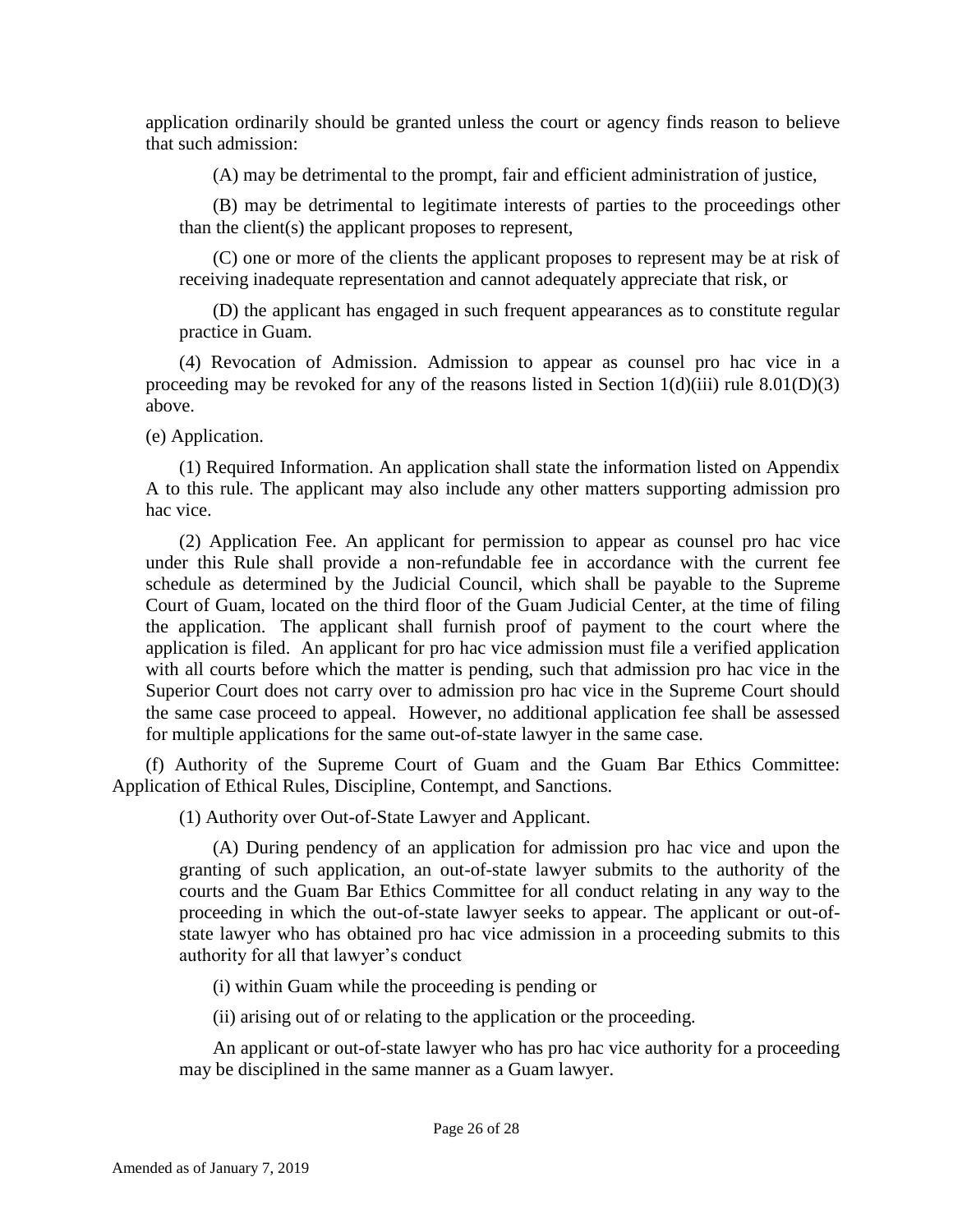(B) The court's and the Guam Bar Ethics Committee's authority includes, without limitation, the court's and the Guam Bar Ethics Committee's rules of professional conduct, rules of discipline, contempt and sanctions orders, local court rules, and court policies and procedures.

(2) Familiarity with Rules. An applicant shall become familiar with the rules of professional conduct, rules of discipline of the Supreme Court of Guam, local court rules, and policies and procedures of the court before which the applicant seeks to practice.

### **Rule 8.02. Out-of-State Proceedings, Potential Guam and Out-of-State Proceedings, and all ADR.**

(a) Guam Ancillary Proceeding Related to Pending Out-of-State Proceeding. In connection with proceedings pending outside Guam, an out-of-state lawyer admitted to appear in that proceeding may render in Guam legal services regarding or in aid of such proceeding.

(b) Consultation by Out-of-State Lawyer.

(1) Consultation with Guam Lawyer. An out-of-state lawyer may consult with a Guam lawyer concerning the Guam lawyer's client's pending or potential proceeding in Guam.

(2) Consultation with Potential Client. At the request of a person in Guam contemplating a proceeding or involved in a pending proceeding, irrespective of where the proceeding is located, an out-of-state lawyer may consult in Guam with that person about that person's possible retention of the out-of-state lawyer in connection with the proceeding.

(c) Preparation for Guam Proceeding. On behalf of a client in Guam or elsewhere, the outof-state lawyer may render legal services in Guam in preparation for a potential proceeding to be filed in Guam, provided that the out-of-state lawyer reasonably believes he is eligible for admission pro hac vice in Guam.

(d) Preparation for Out-of-State Proceeding. In connection with a potential proceeding to be filed outside Guam, an out-of-state lawyer may render legal services in Guam for a client or potential client located in Guam, provided that the out-of-state lawyer is admitted or reasonably believes the lawyer is eligible for admission generally or pro hac vice in the jurisdiction where the proceeding is anticipated to be filed.

(e) Services Rendered Outside Guam for Guam Client. An out-of-state lawyer may render legal services while the lawyer is physically outside Guam when requested by a client located in Guam in connection with a potential or pending proceeding filed in or outside Guam.

(f) Alternative Dispute Resolution ("ADR") Procedures. An out-of-state lawyer may render legal services to prepare for and participate in an ADR procedure regardless of where the ADR procedure is expected to take or actually takes place.

(g) No Solicitation. An out-of-state lawyer rendering services in Guam in compliance with this Rule or here for other reasons is not authorized by anything in this rule to hold out to the public or otherwise represent that the lawyer is admitted to practice in this jurisdiction. Nothing in this Rule authorizes out-of-state lawyers to solicit, advertise, or otherwise hold themselves out in publications as available to assist in litigation in Guam.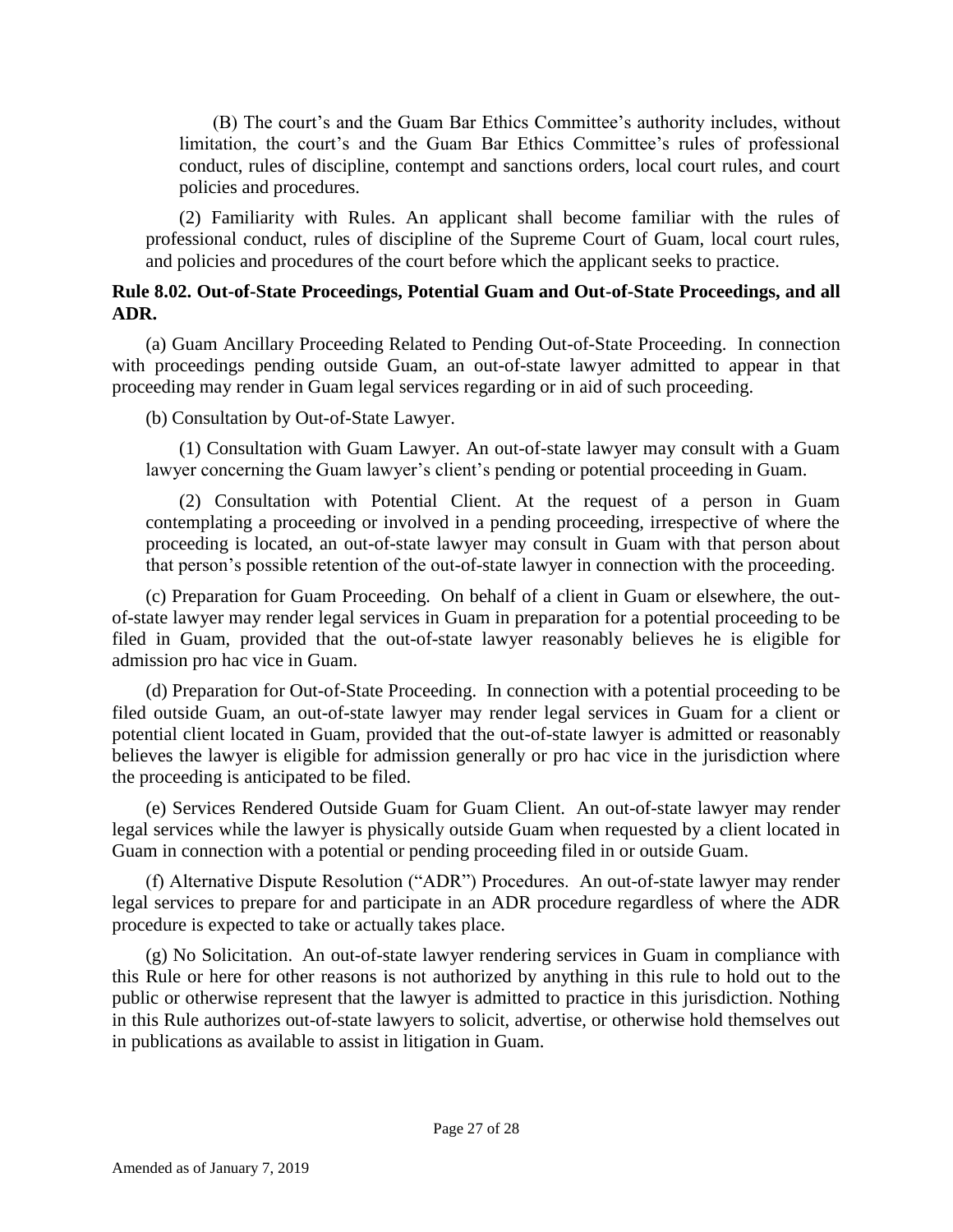(h) Temporary Practice. An out-of-state lawyer will only be eligible for admission pro hac vice or to practice in another lawful way only on a temporary basis.

(i) Authorized Services. The foregoing services may be undertaken by the out-of-state lawyer in connection with a potential proceeding in which the lawyer reasonably expects to be admitted pro hac vice, even if ultimately no proceeding is filed or if pro hac vice admission is denied.

#### **Rule 9 – Temporary Practice By Foreign Lawyers**

#### **Rule 9.01. Certain Temporary Practice Authorized**

A lawyer who is admitted only in a non-United States jurisdiction shall not, except as authorized by this Rule or other law, establish an office or other systematic and continuous presence in this jurisdiction for the practice of law, or hold out to the public or otherwise represent that the lawyer is admitted to practice law in this jurisdiction. Such a lawyer does not engage in the unauthorized practice of law in this jurisdiction when on a temporary basis the lawyer performs services in this jurisdiction that:

(a) are undertaken in association with a lawyer who is admitted to practice in this jurisdiction and who actively participates in the matter;

(b) are in or reasonably related to a pending or potential proceeding before a tribunal held or to be held in a jurisdiction outside the United States if the lawyer, or a person the lawyer is assisting, is authorized by law or by order of the tribunal to appear in such proceeding or reasonably expects to be so authorized;

(c) are in or reasonably related to a pending or potential arbitration, mediation or other alternative dispute resolution proceeding held or to be held in this or another jurisdiction, if the services arise out of or are reasonably related to the lawyer's practice in a jurisdiction in which the lawyer is admitted to practice;

(d) are not within paragraphs (b) or (c) and

(1) are performed for a client who resides or has an office in a jurisdiction in which the lawyer is authorized to practice to the extent of that authorization; or

(2) arise out of or are reasonably related to a matter that has a substantial connection to a jurisdiction in which the lawyer is authorized to practice to the extent of that authorization;

(e) are governed primarily by international law or the law of a non-United States jurisdiction.

### **Rule 9.02. Required Status of Lawyer in Foreign Jurisdiction**

For purposed of this grant of authority, the lawyer must be a member in good standing of a recognized legal profession in a foreign jurisdiction, the members of which are admitted to practice as lawyers or counselors at law or the equivalent and subject to effective regulation and discipline by a duly constituted professional body or a public authority.